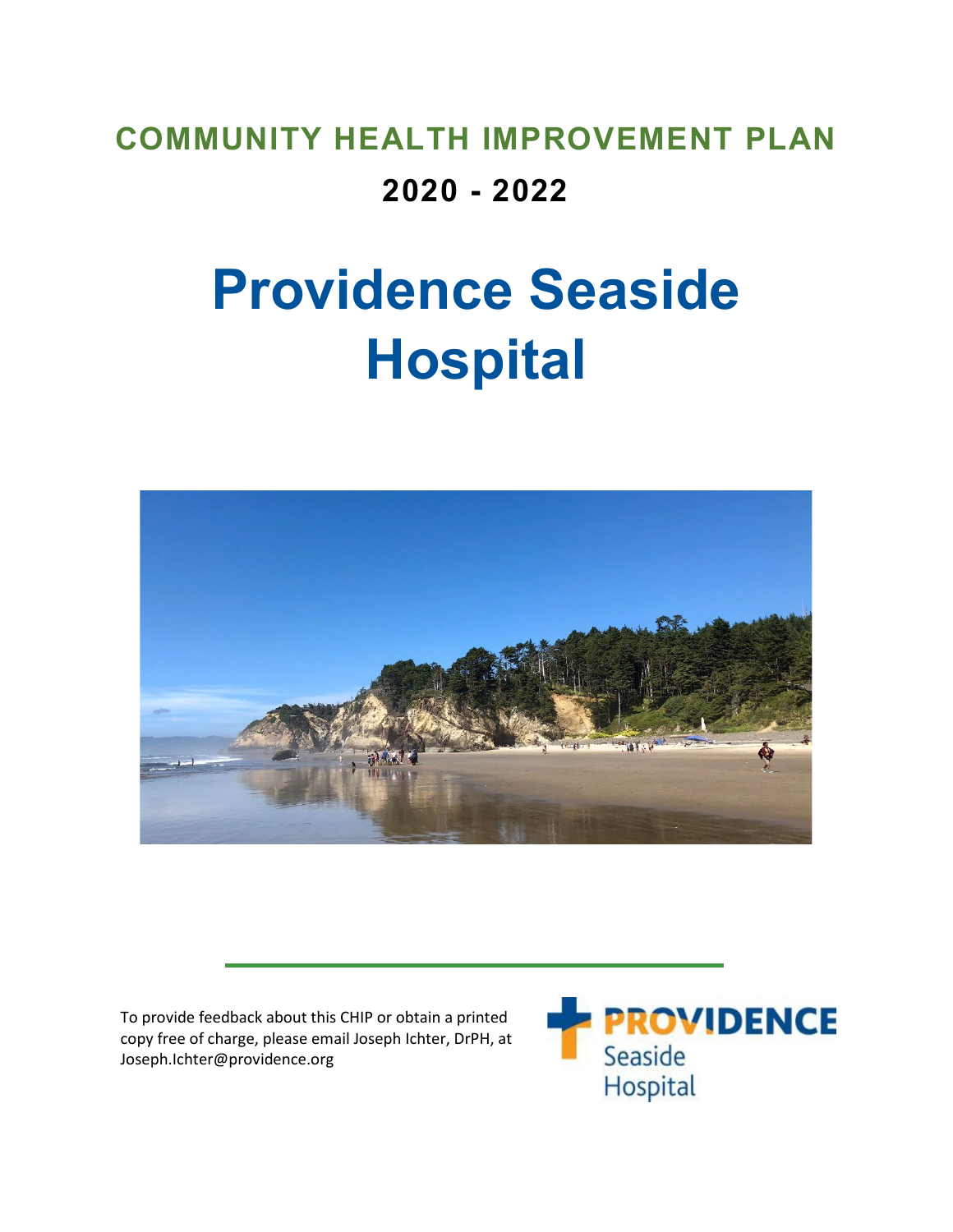# CONTENTS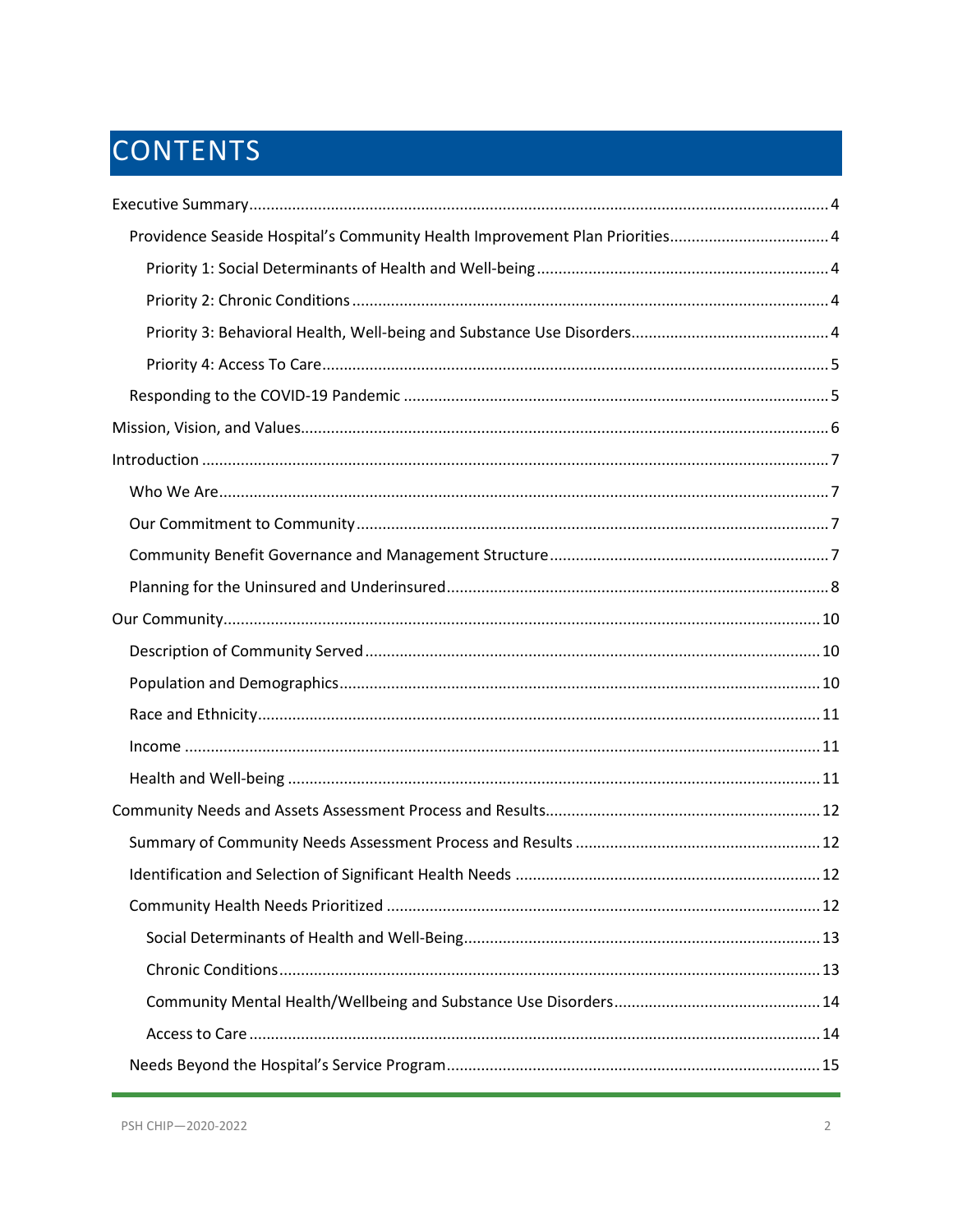| Addressing the Needs of the Community: 2020-2022 Key Community Benefit Initiatives and |  |
|----------------------------------------------------------------------------------------|--|
|                                                                                        |  |
|                                                                                        |  |
|                                                                                        |  |
|                                                                                        |  |
|                                                                                        |  |
|                                                                                        |  |
|                                                                                        |  |
|                                                                                        |  |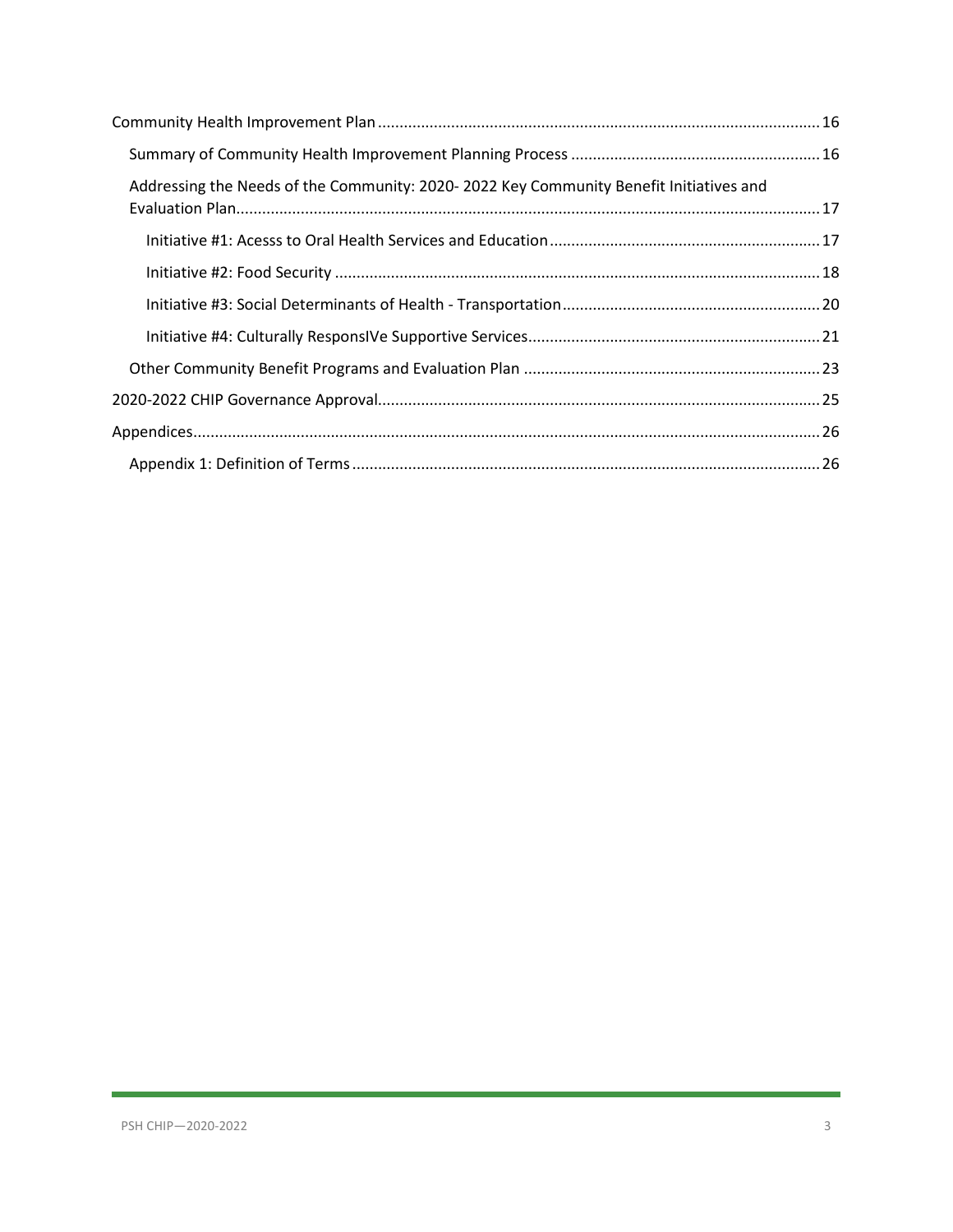# <span id="page-3-0"></span>EXECUTIVE SUMMARY

Improving the health of our communities is a fundamental commitment rooted deeply in our heritage and purpose. As expressions of God's healing love, witnessed through the ministry of Jesus, our mission calls us to be steadfast in serving all with a special focus on our most poor and vulnerable neighbors. This core belief drives the programs we build, investments we make, and strategies we implement.

Knowing where to focus our resources starts with our community health needs assessment, an opportunity in which we engage the community every three years to help us identify and prioritize the most pressing needs, assets and opportunities. The 2019 Community Health Needs Assessment was approved by the Providence Seaside Hospital (PSH) Service Area Advisory Council on October 23, 2019 and made publicly available on December 19, 2019.

Based on geographic location relative to other hospitals in the area and patient demographics, Seaside, Oregon, and greater Clatsop County are PSH's primary service areas. The facility is a 25-bed critical access hospital offering primary and specialty care, birth center with family suites, general surgery, radiology, diagnostic imaging, pathology and 24/7 emergency medicine. Residents along the North Oregon Coast have access to family practice and internal medicine with physicians and primary care providers at clinics in Seaside, Warrenton, Cannon Beach, heart clinics in Astoria and Seaside, and a full continuum of therapy, rehabilitation and home health services. PSH provided over \$15 million<sup>1</sup> in Community Benefit in 2019.

# <span id="page-3-1"></span>Providence Seaside Hospital's Community Health Improvement Plan **Priorities**

As a result of the findings of our 2019 Community Health Needs Assessment (CHNA) and through a prioritization process aligned with our Mission, resources, and hospital strategic plan, PSH will focus on the bolded areas within the four priorities specified below for its 2020-2022 Community Benefit efforts:

#### <span id="page-3-2"></span>PRIORITY 1: SOCIAL DETERMINANTS OF HEALTH AND WELL-BEING

Focus areas in housing, **transportation**, and **food security**; includes **coordination of supportive services**.

#### <span id="page-3-3"></span>PRIORITY 2: CHRONIC CONDITIONS

Focus on prevention of obesity, **diabetes**, hypertension, and depression.

#### <span id="page-3-4"></span>PRIORITY 3: BEHAVIORAL HEALTH, WELL-BEING AND SUBSTANCE USE DISORDERS

Focus on prevention (particularly for youth), **culturally responsive care** and health education, **social isolation**, and community building.

 $\overline{\phantom{a}}$ 

<span id="page-3-5"></span> $1$  Unpaid costs of Medicare are included in this Community Benefit reporting.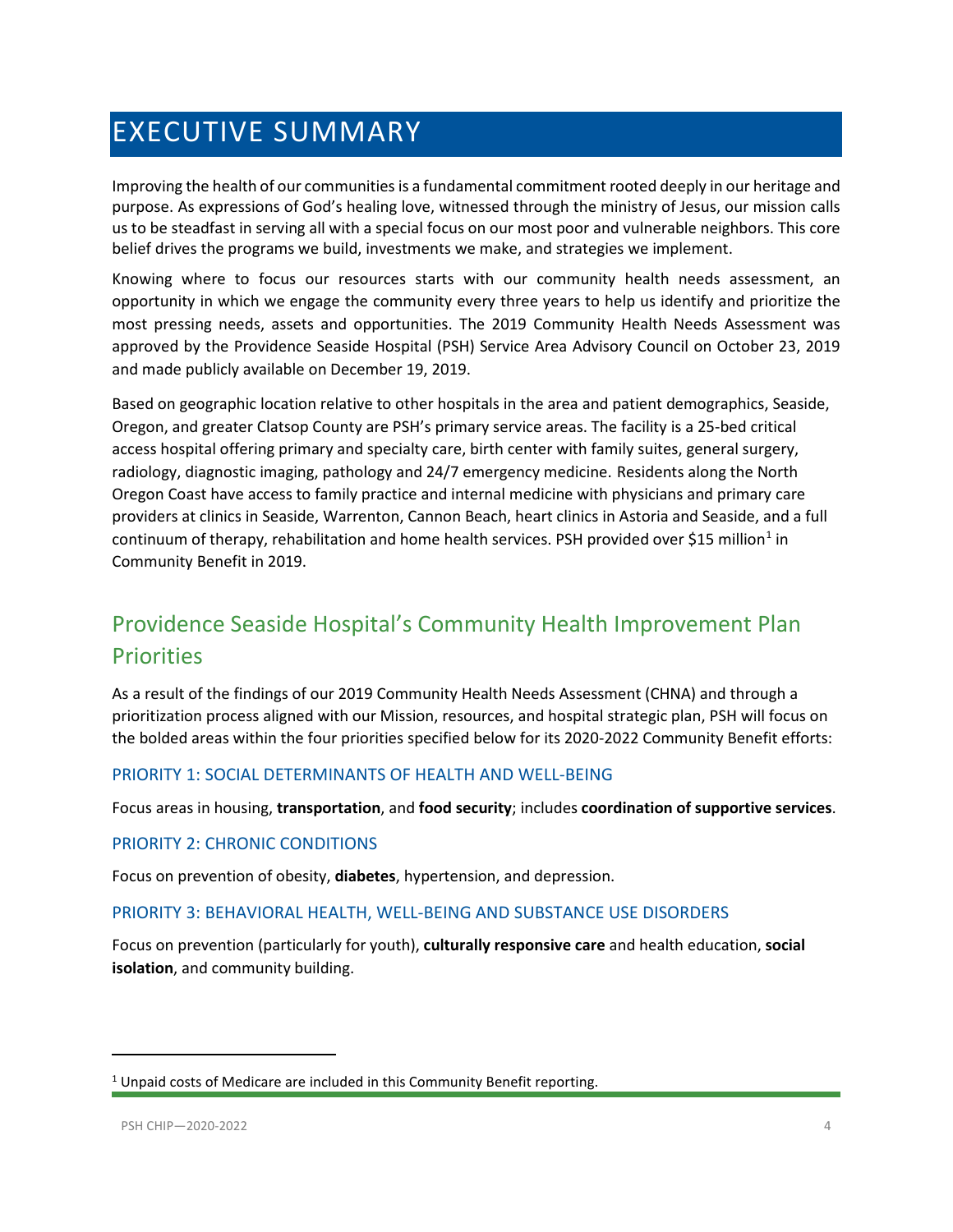#### <span id="page-4-0"></span>PRIORITY 4: ACCESS TO CARE

Focus on **services navigation and coordination**, **culturally responsive care and oral health.**

### <span id="page-4-1"></span>Responding to the COVID-19 Pandemic

The 2020 community health improvement process was disrupted by the SARS-CoV-2 virus and COVID-19, which has impacted all of our communities. While we have focused on crisis response, it has required a significant re-direction of resources and reduced community engagement in the CHIP process.

This CHIP is currently designed to address the needs identified and prioritized through the 2019 CHNA, though COVID-19 will have substantial impacts on our community needs. These impacts are likely to exacerbate some of the needs identified, and cause others to rise in level of priority. While this is a dynamic situation, we recognize the greatest needs of our community will change in the coming months, and it is important that we adapt our efforts to respond accordingly. Additionally, the data projections included were crafted based on data collection and project forecasting done prior to the COVID-19 pandemic, so may be modified as we understand adjusted resources and priorities within our communities in the aftermath of the pandemic.

This CHIP will be updated by March 2021 to better document the impact of and our response to COVID-19 in our community. We are committed to supporting, strengthening, and serving our community in ways that align with our Mission, engage our expertise, and leverage our Community Benefit dollars in the most impactful ways.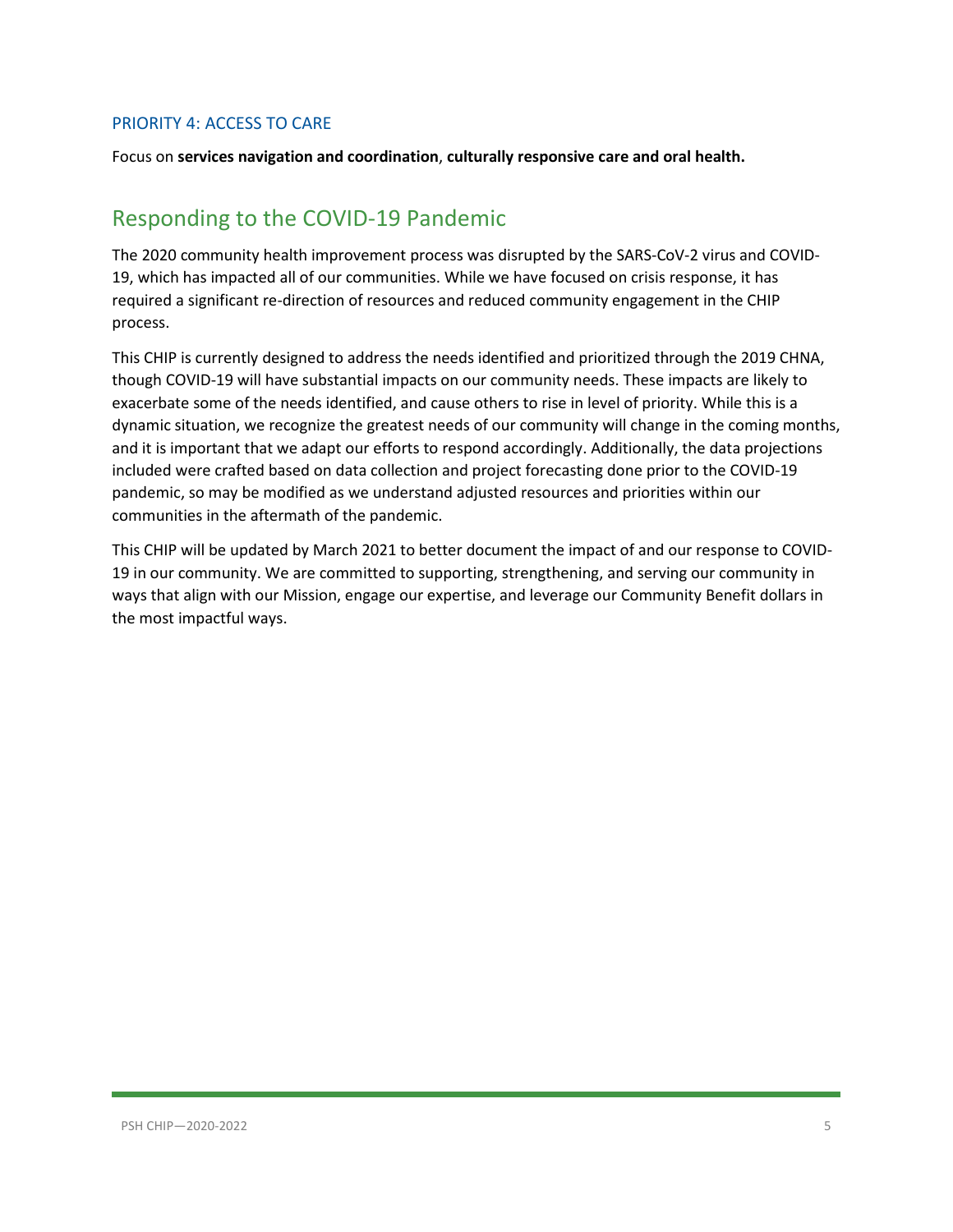# <span id="page-5-0"></span>MISSION, VISION, AND VALUES

| <b>Our Mission</b> | As expressions of God's healing love, witnessed through the ministry of Jesus,<br>we are steadfast in serving all, especially those who are poor and vulnerable. |
|--------------------|------------------------------------------------------------------------------------------------------------------------------------------------------------------|
|                    | Our Vision   Health for a Better World.                                                                                                                          |
|                    | Our Values   Compassion — Dignity — Justice — Excellence — Integrity                                                                                             |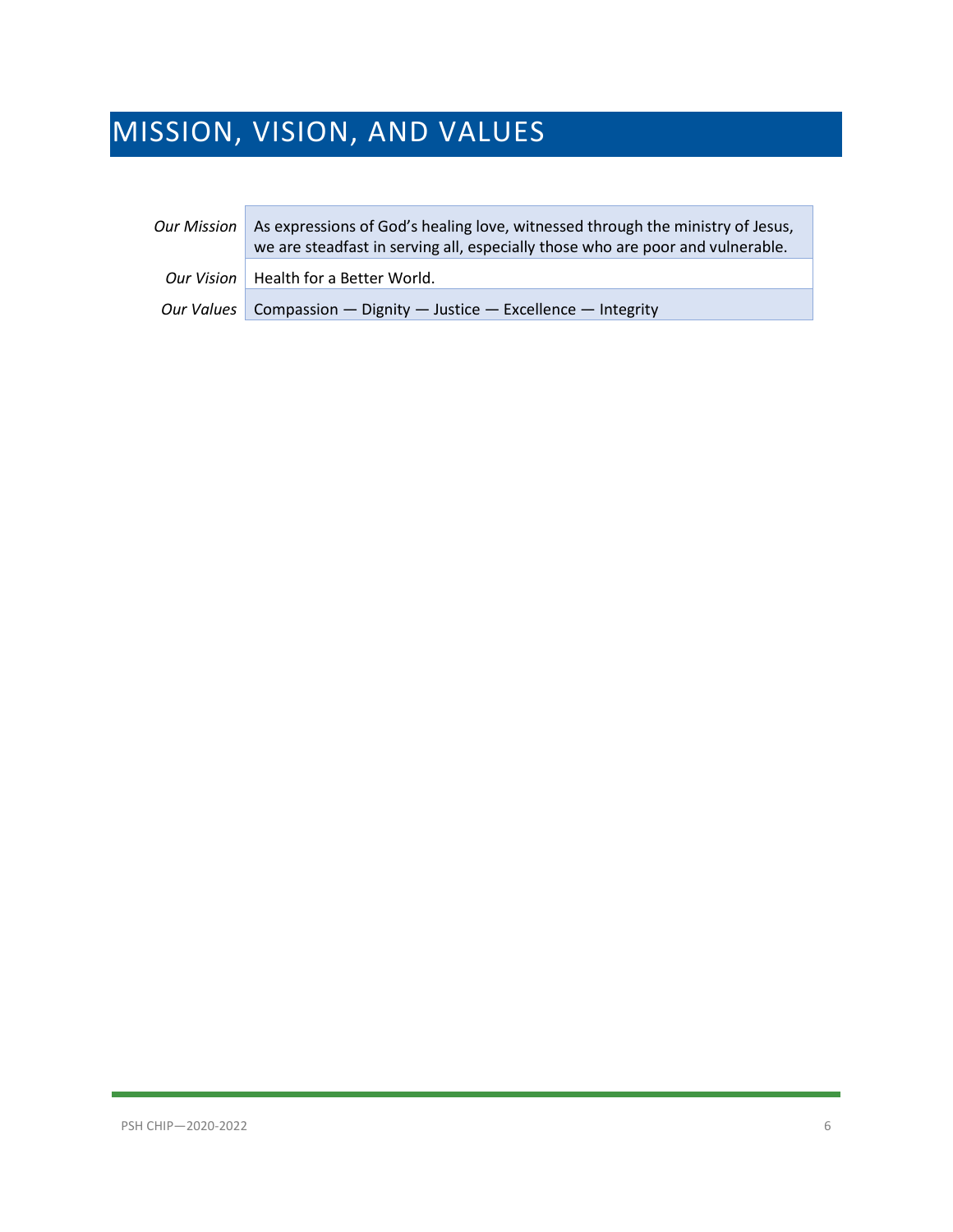# <span id="page-6-0"></span>INTRODUCTION

### <span id="page-6-1"></span>Who We Are

Providence Seaside Hospital (PSH) serves the city of Seaside, Oregon, and greater Clatsop County. The facility is a 25-bed critical access hospital offering primary and specialty care, birth center with family suites, general surgery, radiology, diagnostic imaging, pathology and 24/7 emergency medicine. Residents along the North Oregon Coast have access to family practice and internal medicine with physicians and primary care providers at clinics in Seaside, Warrenton, Cannon Beach, heart clinics in Astoria and Seaside, and a full continuum of therapy, rehabilitation and home health services.

### <span id="page-6-2"></span>Our Commitment to Community

PSH dedicates resources to improve the health and quality of life for the communities it serves, with special emphasis on the needs of the economically poor and vulnerable. During 2019, PSH provided over \$15 million in community benefit<sup>[2](#page-6-4),[3](#page-6-5)</sup> in response to unmet needs and to improve the health and wellbeing of those we serve in Clatsop County. PSH is a part of Providence Health & Services Oregon Region, which includes the following hospital facilities: Providence Portland Medical Center, Providence Medford Medical Center, Providence St. Vincent's Medical Center, Providence Milwaukie Hospital, Providence Willamette Falls Medical Center, Providence Newberg Medical Center and Providence Hood River Memorial Hospital.

### <span id="page-6-3"></span>Community Benefit Governance and Management Structure

PSH further demonstrates organizational commitment to the community benefit process through the allocation of staff time, financial resources, participation and collaboration with community partners. PSH utilizes a collaborative local and Regional approach to community benefit standards and approaches. Several roles work together to cover a variety of community benefit activities.

- The Director of Financial Counseling/Assistance for the Oregon Region works to implement State and Federal 501r requirements, including the implementation of new financial assistance policy and debt collection requirements specified in Oregon law HB 3076 beginning in January 2020.
- The Director of Financial Operations at PSH oversees the portfolio of Community Benefit efforts occurring on the North Coast. This includes community benefit classification, reporting and

<span id="page-6-4"></span><sup>&</sup>lt;sup>2</sup> A community benefit is an initiative, program or activity that provides treatment or promotes health and healing as a response to identified community needs and meets at least one of the following community benefit objectives: a. Improves access to health services; b. Enhances public health; c. Advances increased general knowledge; and/or d. Relieves government burden to improve health. Note: Community benefit includes both services to the economically poor and broader community.

<span id="page-6-5"></span><sup>&</sup>lt;sup>3</sup> To be reported as a community benefit initiative or program, community need must be demonstrated. Community need can be demonstrated through the following: 1) community health needs assessment developed by the ministry or in partnership with other community organizations; 2) documentation that demonstrates community need and/or a request from a public agency or community group was the basis for initiating or continuing the activity or program; 3) or the involvement of unrelated, collaborative tax-exempt or government organizations as partners in the community benefit initiative or program.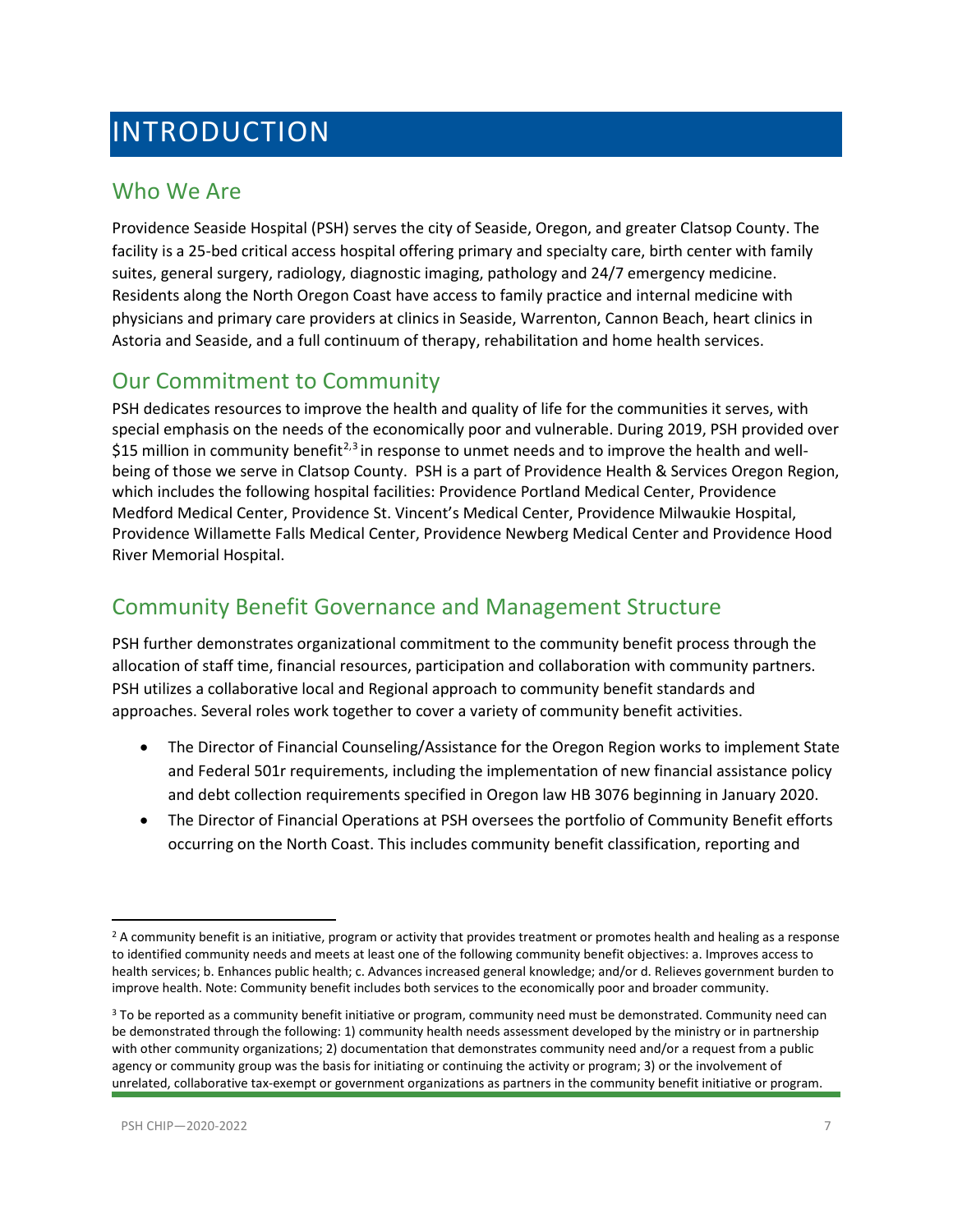providing orientation for all new Hospital employees on Community Benefit programs and activities, including opportunities for community participation.

• The Community Health Division (CHD) Program Manager who works closely with the service area, in coordination with the Director of Community Health Investment, is responsible for providing the opportunity for community leaders and internal hospital Executive Management Team members, physicians and other staff to work together in planning and implementing the Community Health Improvement Plan.

The following describes how hospital leadership, Community Health Division staff and community members' work together to develop, discussion and approve community benefit initiatives annually:

- PSH leadership meets with CHD staff every other month to review and discuss updates on current community benefit efforts and initiatives.
- The Providence Seaside Hospital Service Area Advisory Council (henceforth referred to as the SAAC) assembles a sub-committee each year to participate in community benefit and regulatory activities. These tasks include consulting on the Community Health Needs Assessment (CHNA) and Community Health Improvement Plans, as well as participatory discernment and decisionmaking on community grant investments. In the 2019 CHNA process, along with PSH and CHD, one of the SAAC sub-committee members actively participated in the hospital and Coordinated Care Organization collaborative CHNA efforts.
- After discerning organizations to invite and approve for funding, the entire SAAC votes to approve community benefit grant allocations annually.
- Each quarter, the entire SAAC will review summarized quarterly reports from community based organizations who received community benefit grants. The SAAC sub-committee will receive copies of the quarterly reports to review in full each quarter as they are received. Additionally, once per year, each community based organization is invited to present to the entire SAAC on what they have accomplished in the prior year with the funds they received.

# <span id="page-7-0"></span>Planning for the Uninsured and Underinsured

Our mission is to provide quality care to all our patients, regardless of ability to pay. We believe that no one should delay seeking needed medical care because they lack health insurance. That is why PSH has a Financial Assistance Program (FAP) that provides free or discounted services to eligible patients. Services must be medically necessary as defined by the Providence Financial Assistance Policy. Patients receiving emergency or medically necessary care at Providence hospitals and clinics may receive the following discounts based upon the following eligibility:

- 100% financial assistance is provided for households making up to 300% FPL
- 75% financial assistance for households between 301% and 400% FPL
- Financial assistance applies to self-pay balances and patient responsibility balances after insurance pays.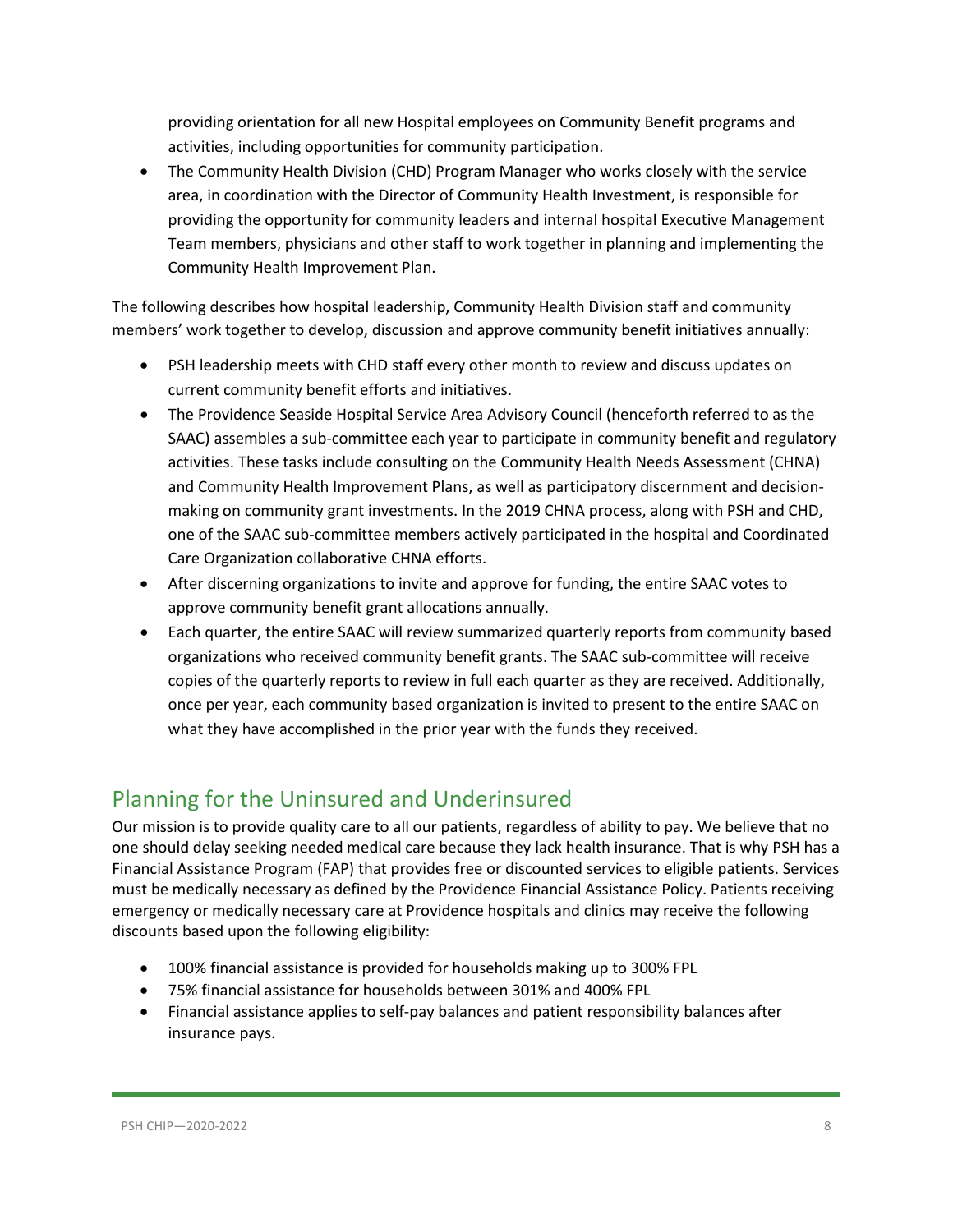One way PSH informs the public of FAP is by posting notices. Notices are posted in high volume inpatient and outpatient service areas. Notices are also posted at locations where a patient may pay their bill. Notices include contact information on how a patient can obtain more information on financial assistance as well as where to apply for assistance. These notices are posted in English and Spanish and any other languages that are representative of 5% or greater of patients in the hospital's service area. Additionally, on-line publicly available resources include plain language FAP summaries in 25 different languages. All patients who demonstrate lack of financial coverage by third party insurers are offered an opportunity to complete the Patient Financial Assistance Application and are offered information, assistance, and referral as appropriate to government sponsored programs for which they may be eligible. Find more information on our Financial Assistance Program here [https://www.providence.org/obp/or/financial-assistance.](https://www.providence.org/obp/or/financial-assistance)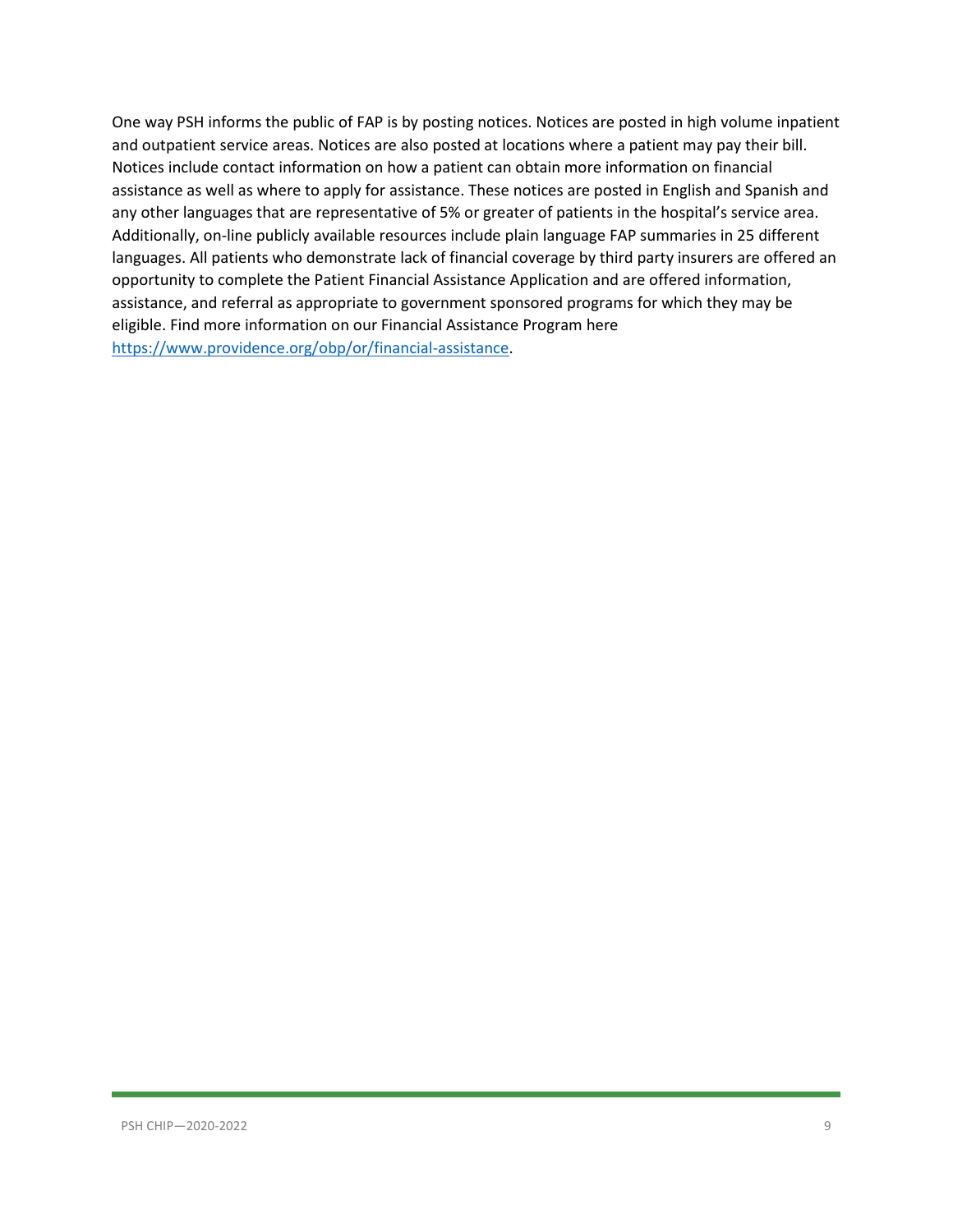# <span id="page-9-0"></span>OUR COMMUNITY

### <span id="page-9-1"></span>Description of Community Served

Based on geographic location relative to other hospitals in the area and patient demographics, Clatsop County (in red) is PSH's primary service area. The secondary service area includes towns in Washington State that are primarily served by other hospitals.



### <span id="page-9-2"></span>Population and Demographics

As of 2019, Clatsop County is home to just under 40,000 permanent residents, though the population swells to more than twice that during the summer months. Clatsop County residents are also substantially older on average (43.7 years) than the state as a whole (39.2 years). There is a "bubble" of the population between ages 55 and 64, suggesting that older populations may come to Clatsop County to retire, or purchase second homes in the area around that age. Clatsop County also has a lower birth rate than Oregon's average, which contributes to the proportion of older residents being so high. The following chart shows the age and gender distribution of the current population of Clatsop County.



#### **Figure 1: 2018 Clatsop County by Age and Gender**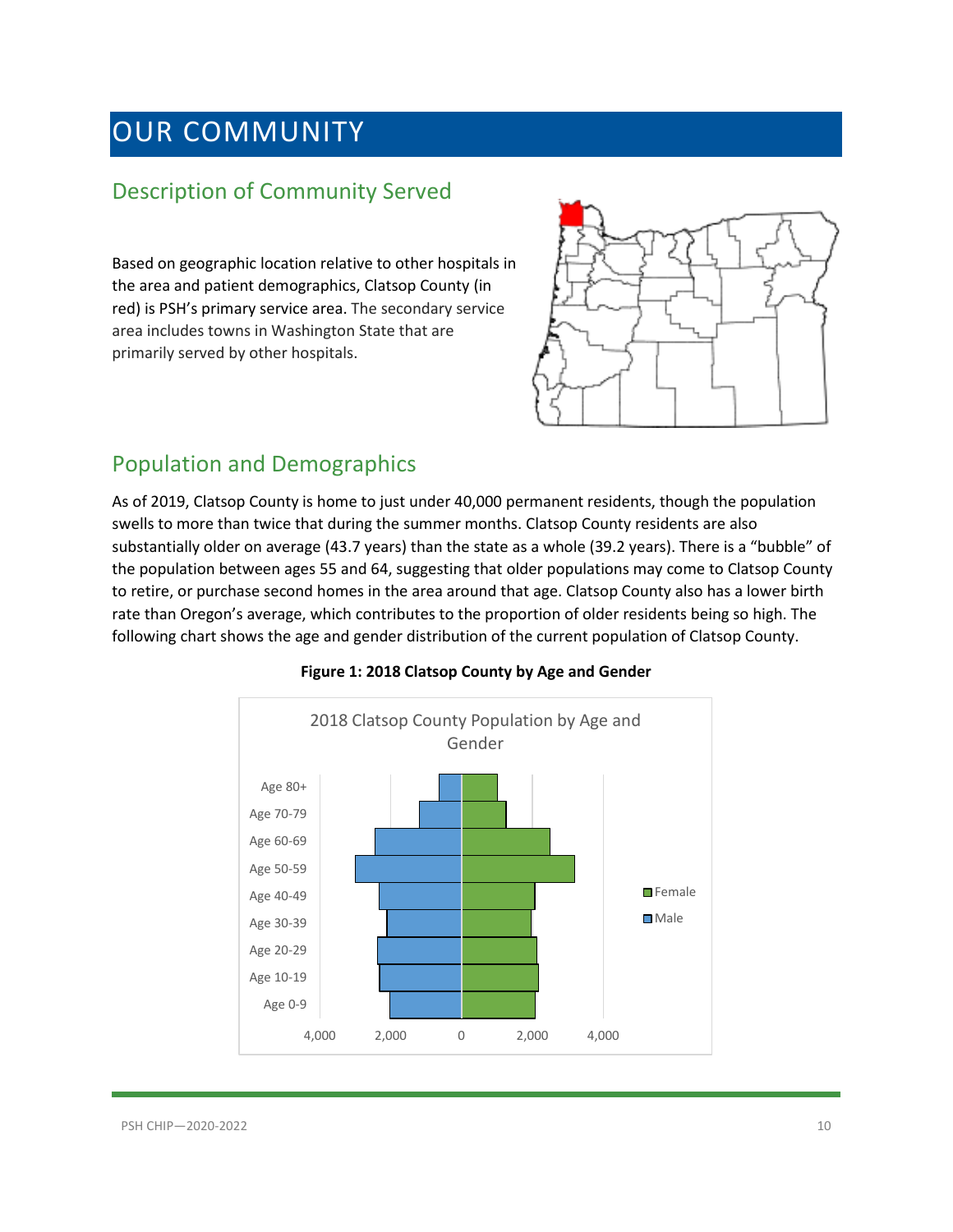### <span id="page-10-0"></span>Race and Ethnicity

The county is less racially and ethnically diverse than the state as a whole. The following chart shows the self-reported race and ethnicity for residents in Clatsop County compared to Oregon overall based on the US Census. As of July 2019, the largest portion of the population identifies as white and non-Hispanic, with Hispanic or Latino being the second-most populous group in the County.

#### **Figure 2: 2019 Race and Ethnicity Demographics of Clatsop County and Oregon Residents by Percentage of Total Population**



#### <span id="page-10-1"></span>Income

In 2018, both the median household income and per capita income are lower in Clatsop County than Oregon as a whole according to US Census data. The median household income in Clatsop County is \$49,828, 13% lower than Oregon's median of \$56,119.

### <span id="page-10-2"></span>Health and Well-being

In Clatsop County, the combined 2014-2017 Oregon Behavioral Risk Factor Surveillance System (BRFSS) results found that 27.7 percent of adults are obese and there are fewer primary care providers than the state average. Nearly 20% of the CORE survey respondents went without needed dental care, and dental conditions are the second-most common reason that vulnerable populations come to the Providence Seaside Hospital Emergency Department. Over 29% of adults suffer from depression according to combined 2014-2017 Oregon BRFSS data.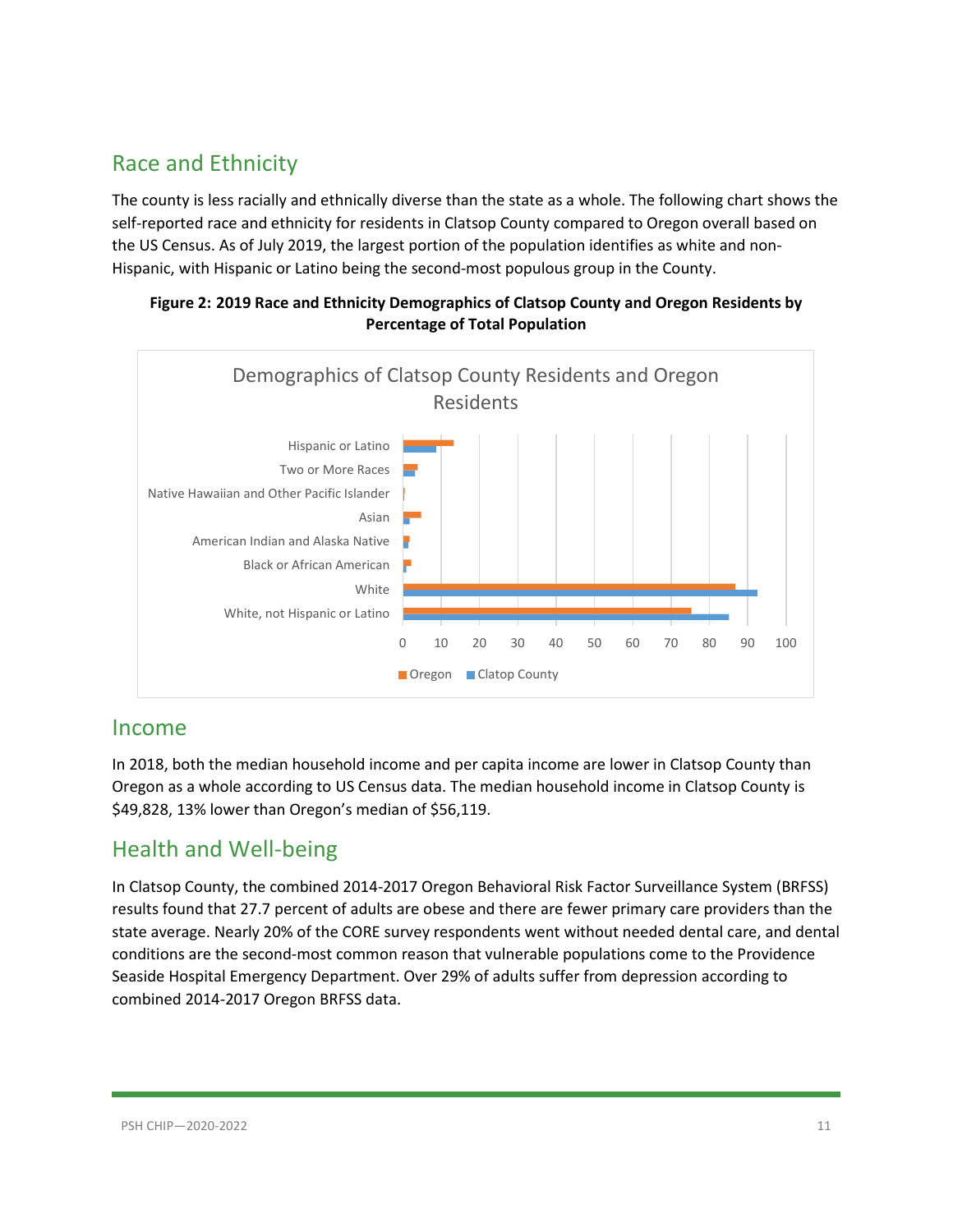# <span id="page-11-0"></span>COMMUNITY NEEDS AND ASSETS ASSESSMENT PROCESS AND RESULTS

### <span id="page-11-1"></span>Summary of Community Needs Assessment Process and Results

Through a mixed-method approach employing quantitative and qualitative data, the CHNA process used several sources of information to identify community needs. Across the North Coast community in Clatsop County, information data collected includes: public health data regarding health behaviors, hospital discharge data, hospital mortality/morbidity, and emergency department specific primary diagnoses. Community input was received through 7 key stakeholder interviews held with organizational and community leaders.

Two further methods were employed to gain more diverse and direct community representation. A mailed Community Health Survey was conducted using an address-based random-sampling of Clatsop County residents, yielding 160 responses. Effort was made to advance input from medically underserved communities who are low-income and represent a diverse sampling of the Clatsop County population. A community-wide effort was accomplished in the implementation of a micro-narrative story collection process, including over 1,200 North Coast residents. Some key findings:

- Key social determinants of health challenges include housing, transportation and food security. Approximately 1 in 10 survey respondents reported not having stable housing or had food shortages in the last year.
- Significant health disparities exist by family income, with those at 200% or below FPL having higher rates of many chronic health challenges, with diabetes, asthma, and hypertension being top reasons uninsured adults seek care in an Emergency Department.
- More than one in four survey respondents live with anxiety, with far more residents per behavioral health provider in Clatsop County compared to the Oregon ratio.
- Access to medical and dental care in rural communities is particularly challenging, with many residents having unmet health care and dental care needs.

# <span id="page-11-2"></span>Identification and Selection of Significant Health Needs

The prioritized needs were chosen based on various community health data and identifiable gaps in available care and services. These health needs were those that had worsened over time, are worse than the state or national average, or have a disproportionate impact on those who are low-income, communities of color, or otherwise marginalized populations.

# <span id="page-11-3"></span>Community Health Needs Prioritized

The prioritized needs were chosen based on community health data and identifiable gaps in available care and services. In the course of our work, we determined that emphasis on these needs would have the greatest impact on the community's overall health with significant opportunities for collaboration.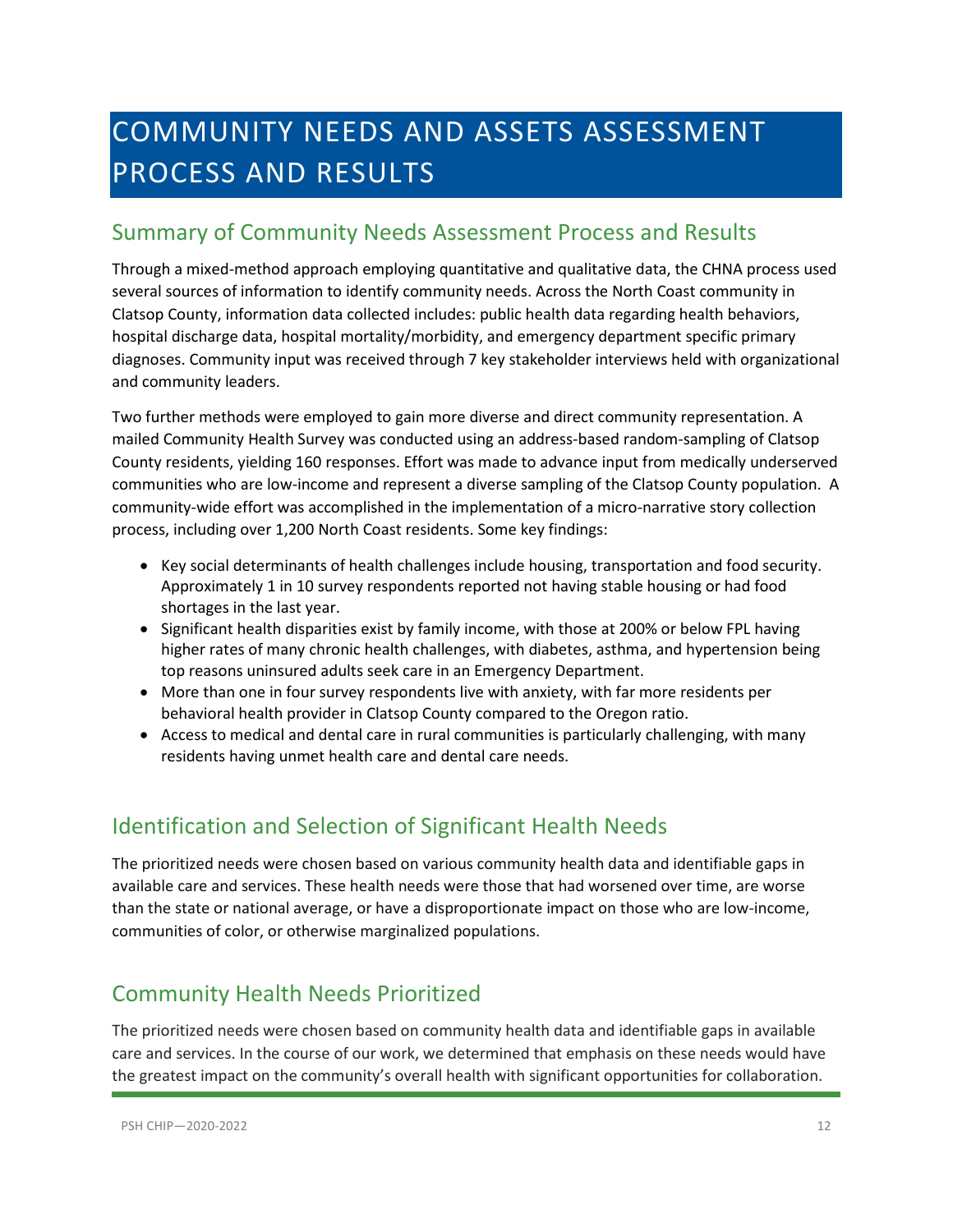These interventions were prioritized based upon relative needs and opportunities, particularly those that serve identified high needs ZIP codes and neighborhoods including low-income and minority populations. The list below summarizes the significant health needs identified through the 2019 Community Health Needs Assessment process:

#### <span id="page-12-0"></span>SOCIAL DETERMINANTS OF HEALTH AND WELL-BEING

- **Affordable housing** (or housing accessibility) is a major challenge for low and moderate income families in the area, particularly for those in recovery from substance use disorder. Housing and rental prices are increasing faster than the median income, making it difficult for people to stay close enough to their places of employment, care, and children's school. Safe, secure housing has been proven to improve health outcomes. Homelessness is especially prevalent in Clatsop County, which experiences the second highest rate in Oregon
- A key barrier for many of Oregon's families continues to be **healthy food access**. More than half of the state's students are on free or reduced price lunch, with some school districts in Yamhill County serving populations where over 60 percent of the students qualify. Improvements in nutrition can further improve oral health and chronic conditions. Clatsop Community Action, which administers the regional Food Bank reported that in 2019 they gave away three times more food than they were in 2012, indicating an unmet need for improved health food access.
- Economic development and **living-wage jobs** are key opportunities to improve the health and well-being of our communities. Families expressed concern about working full-time or multiple jobs and still not being able to afford healthy food or housing. Adverse experiences and trauma are more likely in low-income households, particularly those in which the parents are stressed about resources. This also speaks to the challenge in Oregon of the "benefits cliff," whereby families lose many of their social service benefits at the same point.
- **Transportation** is a challenge for some populations, particularly for the elderly and those in more rural areas. Many are dependent on others for rides to work, medical appointments, or other basic errands. Reliable, timely transportation was an unmet need mentioned by many stakeholders.

#### <span id="page-12-1"></span>CHRONIC CONDITIONS

- **Diabetes** continues to be one of the top reasons uninsured adults seek care in an Emergency Department, though the condition is likely better managed in a primary care setting. This suggests opportunities regarding prevention, education, and nutrition support. 12.6% of survey respondents in Clatsop County have been told by a doctor that they have diabetes, higher than the national prevalence of 9.5%.
- Similarly, **hypertension** is among the top three diagnosed conditions in uninsured adults using the Emergency Department. The fact that emergency care was required suggests need for primary care, education regarding self-management, medication access, and nutrition support. Heart failure represents PSH's highest admission rate, measured at 64 per 1,000 discharges, significantly higher than the Providence Oregon Region's average of 48 per 1,000 discharges.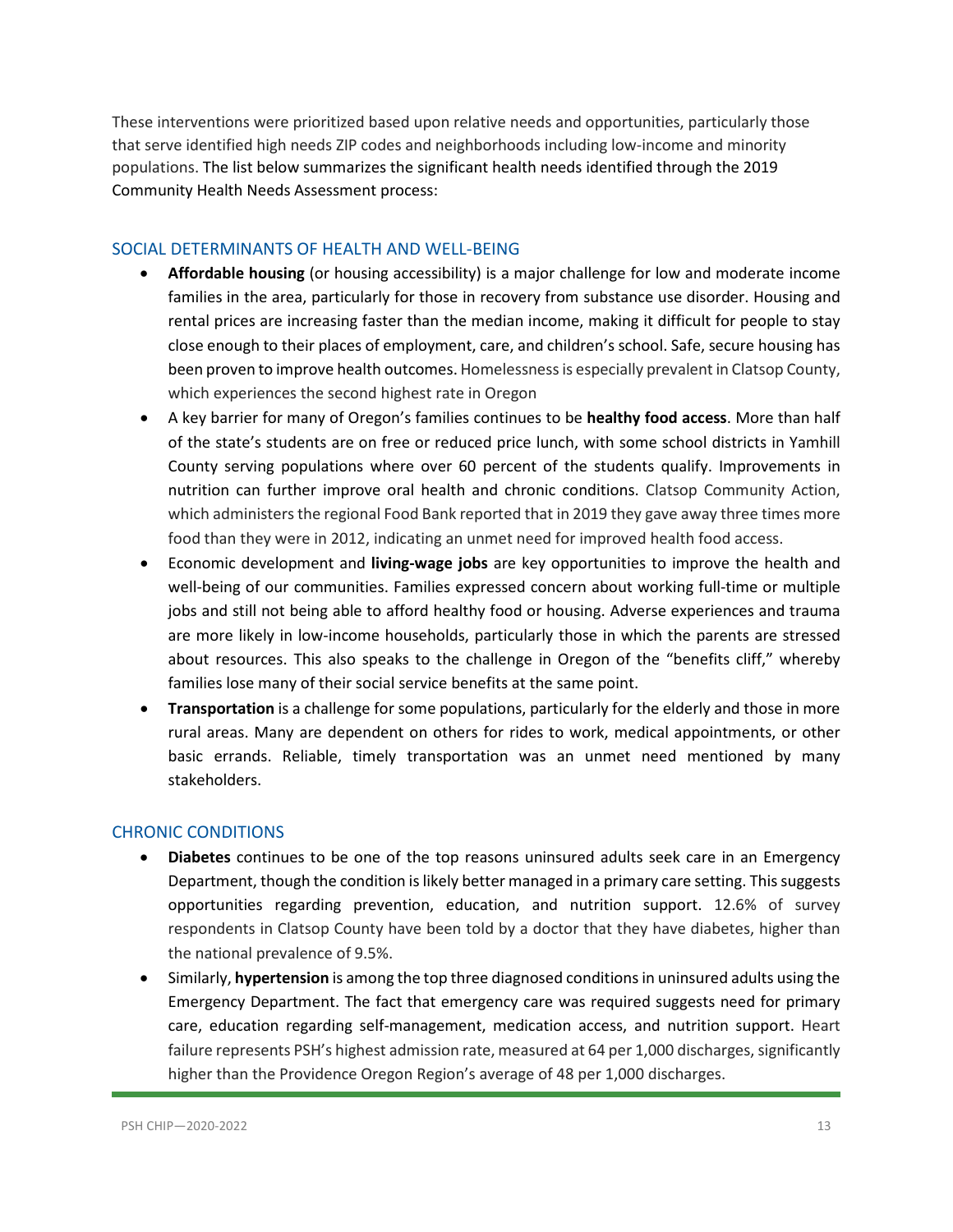• **Obesity** is a public health challenge, for both youth and adults. The current generation of youth may be the first to have a shorter life expectancy than their parents due to complications from obesity and its associated conditions.

#### <span id="page-13-0"></span>COMMUNITY MENTAL HEALTH/WELLBEING AND SUBSTANCE USE DISORDERS

- **Access to mental health services** remain a barrier for many community members. There is need to reduce stigma associated with mental health treatment and increase availability of providers and treatment services. This is particularly true amongst youth and adolescents, presenting opportunities to partner with school-based health centers. Just over 2 in 10 (22.5%) of survey respondents reported needing mental health care, and 7.5% of respondents did not get all the mental health care they needed.
- Access to **substance use treatment** continues to be a challenge for many. This includes alcohol and drug addiction services, both residential and outpatient treatment options. Oregon has relatively high rates of death from drug overdose, drug use (heroin, methamphetamines, and narcotics), and binge drinking.
- As we continue to learn about adverse childhood experiences (ACES) and the impacts of trauma on health later in life (i.e. child abuse, neglect, domestic violence, sexual assault, etc), increasing **community resilience** and preventing exposure to these events in the first place has become increasingly important.

#### <span id="page-13-1"></span>ACCESS TO CARE

- Timely and consistent access to **primary care** remains a challenge, particularly for those enrolled in the Oregon Health Plan (Medicaid) and individuals that are uninsured. Nearly one in three (30%) respondents to the Community Health Survey did not have someone they thought of as their primary care provider, and 7.8% of respondents were uninsured.
- **Dental** conditions are among the top preventable reasons uninsured individuals access the Emergency Department, which is rarely the best point of care for these conditions. This presents an opportunity for prevention education and increasing access to preventive services. Just under one in five (17.4%) of survey respondents experienced an unmet need for dental care in the last year.
- As the population is diversifying, it is increasingly important that community members feel welcome, safe, and respected in healthcare settings. One of the greatest opportunities to improve health amongst low-income and minority communities is to increase access to **culturallyresponsive care**.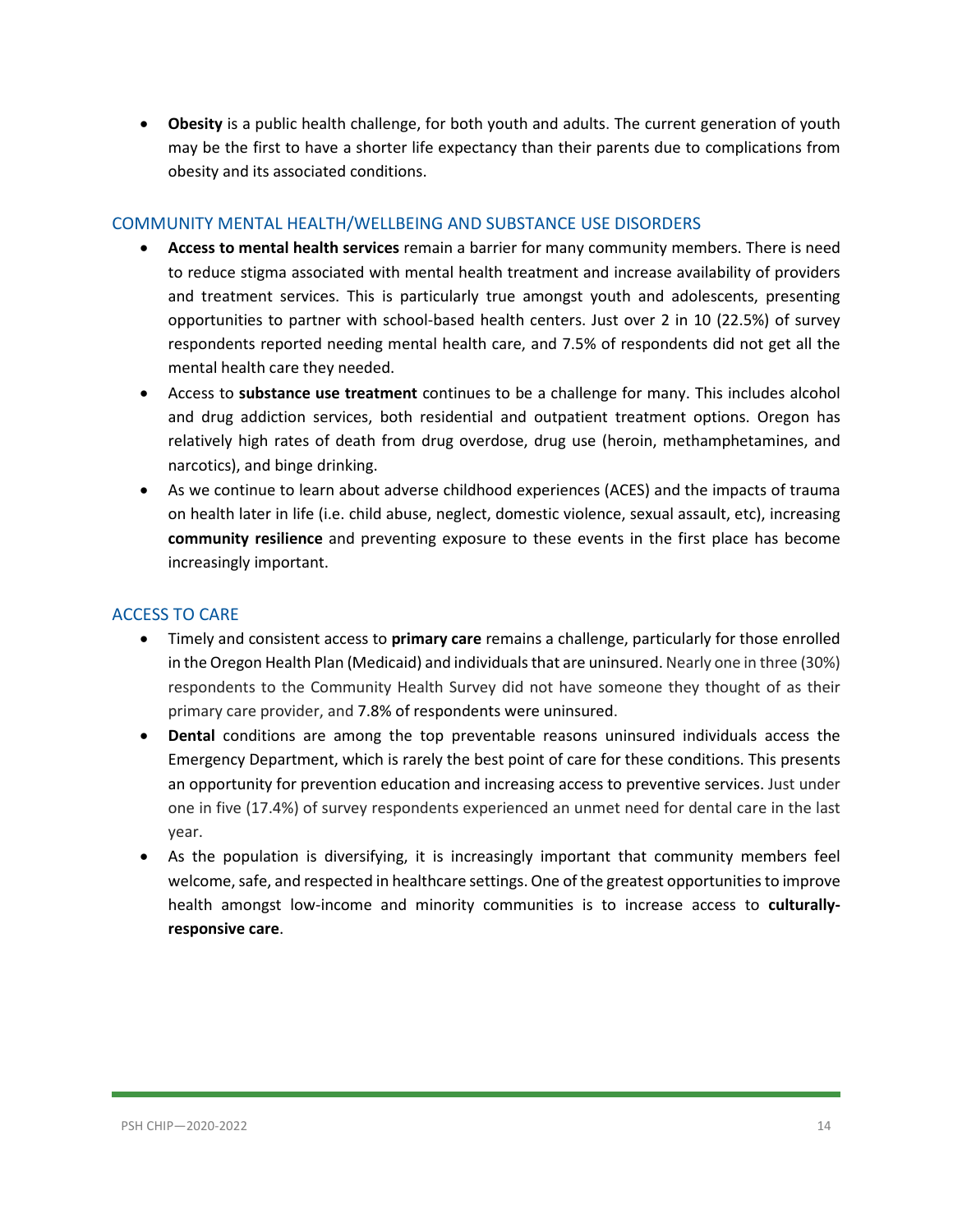# <span id="page-14-0"></span>Needs Beyond the Hospital's Service Program

No hospital facility can address all of the health needs present in its community. We are committed to continuing our Mission through Community Benefit grant-making and ongoing partnerships in our community. While we care for our community each day, we recognize that we cannot address all needs effectively or independently, and some of the areas identified in our CHNA may be out of scope for us.

However, we are confident these needs will also be addressed by other in the community. For example, we will continue to support organizations addressing housing, including transitional housing with Helping Hands Re-entry Outreach and supportive housing with Clatsop Community Action, although we will not be focusing on all aspects of housing. Columbia Pacific CCO has pledged to invest in areas related to housing, and we will continue to leverage our long-standing partnerships, as well as our close relationship with the CCO, to develop community-wide strategies to address housing shortages. This will allow Providence to focus on addressing other social determinant needs, such as food insecurity, transportation and social isolation.

In a small community, such as Clatsop County, we recognize the importance of not duplicating efforts in specific areas of need at the potential expense of others. Thus, we will continue to collaborate with critical partners across our community that address aforementioned community needs to coordinate care and referrals to address unmet needs. We strongly believe that together we can better address the needs of our communities by leveraging our collective strengths.

We will also continue to explore opportunities for us to collaborate on efforts focused on areas including chronic condition management and prevention, as well as substance use disorder treatment through partnerships with organizations like CODA, who has only been present in Clatsop County since January 2020.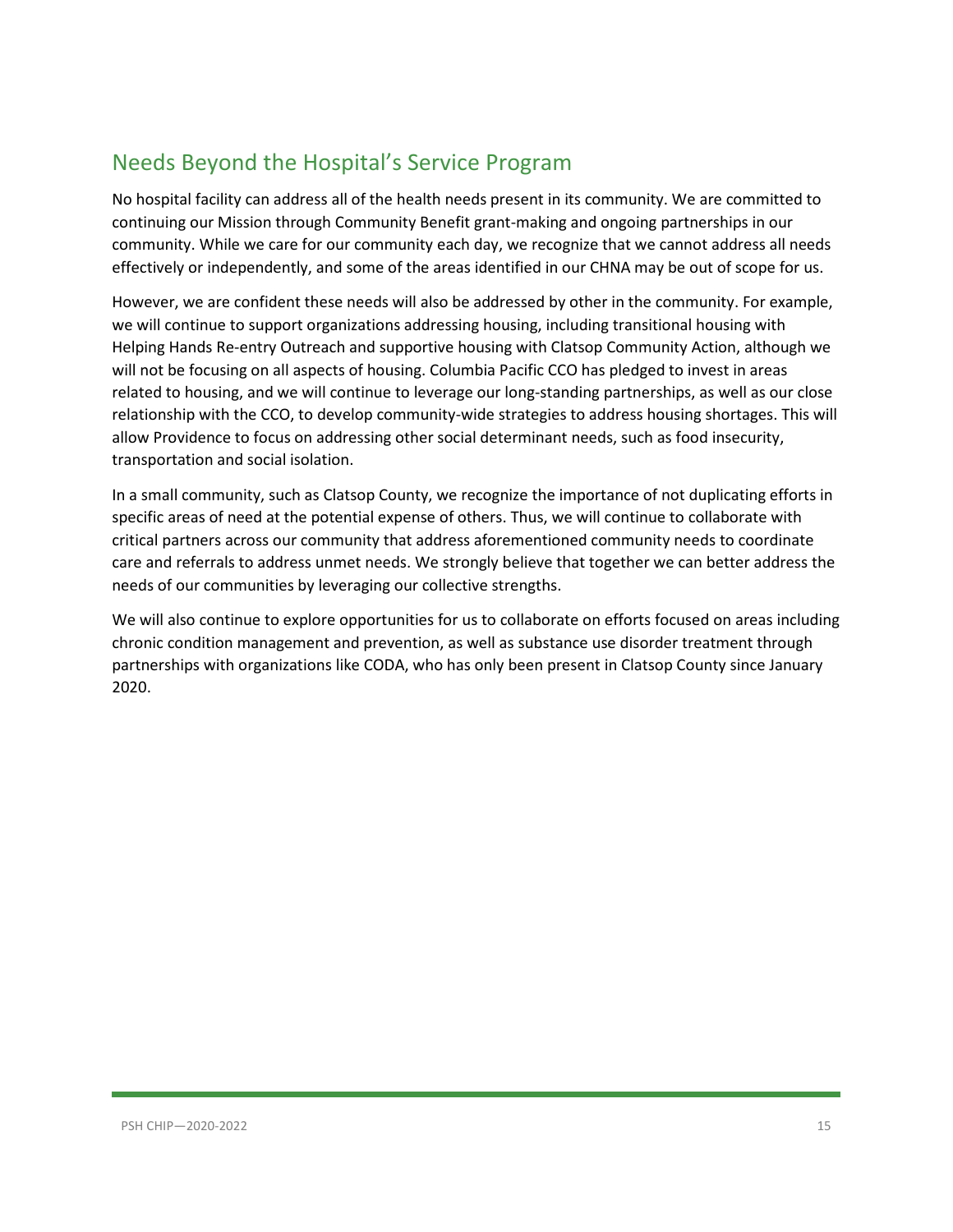# <span id="page-15-0"></span>COMMUNITY HEALTH IMPROVEMENT PLAN

### <span id="page-15-1"></span>Summary of Community Health Improvement Planning Process

Efforts to develop the Providence Seaside Hospital (PSH) 2020-2022 Community Health Improvement Plan (CHIP) began in early 2020 to assemble a team of hospital caregivers and leadership, Community Health Division (CHD) staff and community partners to develop a guide for the next three years.

The CHD started by compiling an inventory of known various initiatives and efforts occurring in each of the four priority areas identified in the 2019 Community Health Needs Assessment. In mid-February this list was brought to PSH leadership with the proposal to assemble a group to meet in person to complete the inventory and prioritize the initiatives listed to focus on over the next three years.

A small planning team was assembled to review and populate the inventory, which was convened on March  $9<sup>th</sup>$ , 2020. The group reviewed the required elements of the CHIP document and completed an inventory of activities, both community benefit and not community benefit funded efforts, which fell within the four priority areas, as well as efforts that would be occurring in 2020. From there, the group reviewed the inventory and identified five priorities to draft initiatives within the CHIP, which would be narrowed down to three or four by a larger committee of internal staff and community representatives. The discussion and prioritization process focused on severity of the need in the community and any disproportionate impact on vulnerable subpopulations (as informed by the 2019 CHNA), the size/magnitude of the need (i.e. number of people impacted), disparities of subpopulations, heightened vulnerability within subpopulations to be impacted by these needs (like homebound older adults) and the ability of PSH to impact these needs.

The following week, social distancing recommendations increased significantly in Oregon and across the United States due to SARS-CoV-2 virus and COVID-19 pandemic. This was followed by Oregon Governor Brown's Shelter in Place "Stay home, stay healthy" mandate later in the week, which prohibited gatherings changed the originally planned process for the initial iteration of the CHIP.

Due to the 2020 COVID-19 pandemic, the original CHIP planning process was altered to accommodate a travel ban, social distance requirements, and unforeseen time commitments of key leaders. PSH leadership approved the proposal for the CHD to populate the CHIP and submit it to the SAAC group via email for consideration and approval, recognizing the document would be revisited in late 2020 to early 2021 with a more traditional and collaborative review process.

In collaboration with PSH staff and community partner organizations, CHD staff drafted the PSH CHIP to present to hospital leadership and the SAAC sub-committee for initial review. Input was then gathered and incorporated into the final PSH CHIP document, which was then sent via email to the entire SAAC for approval.

PSH anticipates that implementation strategies may change, especially because of the COVID-19 situation, and therefore, a flexible approach is best suited for the development of its response to the CHNA. For example, certain community health needs may become more pronounced and may require changes to the initiatives identified by Providence Seaside Hospital in the enclosed CHIP. Additionally, the data projections included were crafted based on data collection and project forecasting done prior to the COVID-19 pandemic, so may be modified as we understand adjusted resources and priorities within our communities in the aftermath of the pandemic.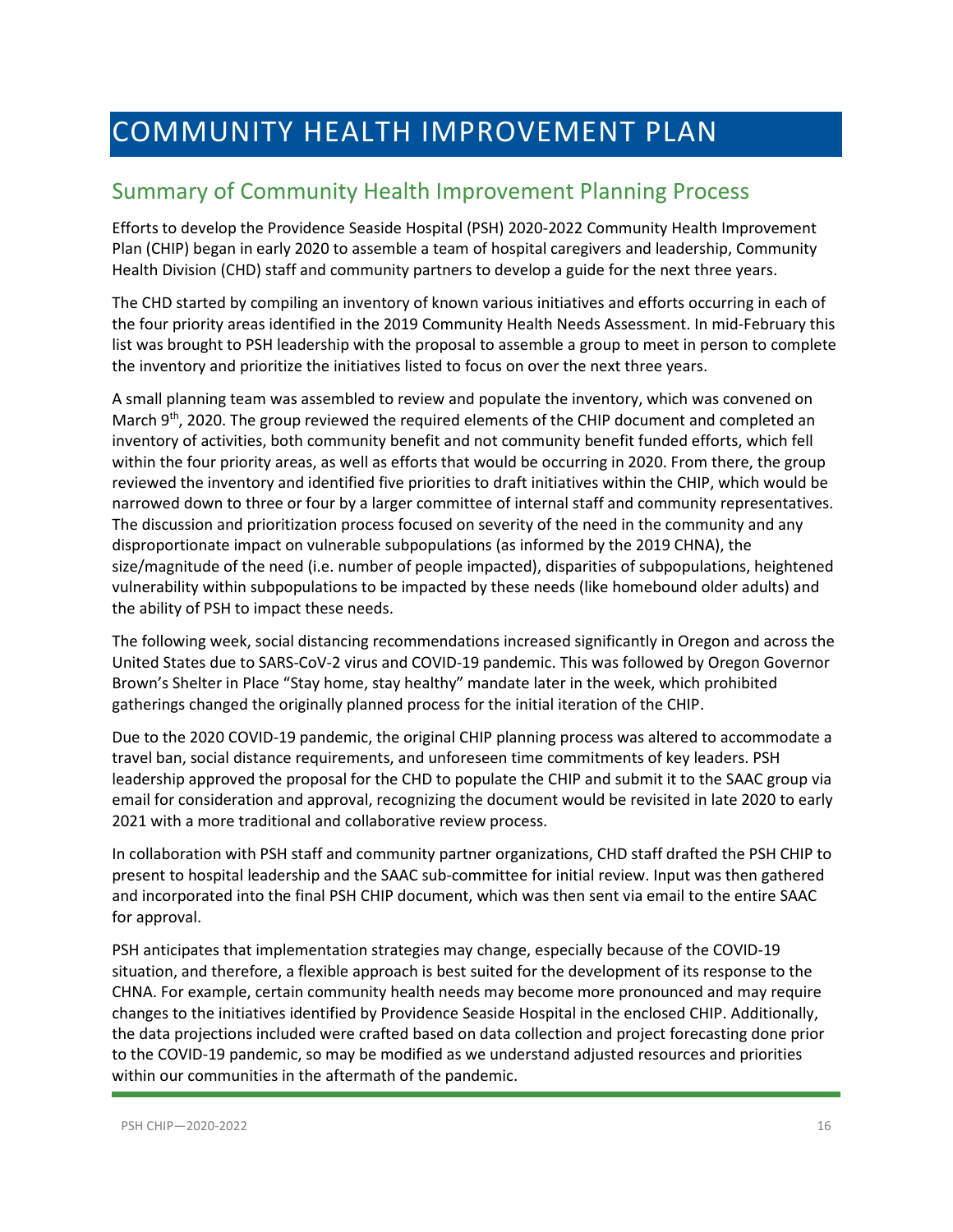# <span id="page-16-0"></span>Addressing the Needs of the Community: 2020- 2022 Key Community Benefit Initiatives and Evaluation Plan

#### <span id="page-16-1"></span>INITIATIVE #1: ACESSS TO ORAL HEALTH SERVICES AND EDUCATION

#### *Community Need Addressed*

Access to health services – oral health.

#### *Goal (Anticipated Impact)*

Improve the ability for adults and children to receive access to oral health services and education, regardless of income.

#### *Scope (Target Population)*

The entire community will benefit from additional oral health services, but it will be a particular service for low-income individuals (those living at or below 200% federal poverty guidelines), specifically those who have Medicaid insurance, are uninsured and/or unhoused.

#### *Table 1. Outcome Measures for Addressing Oral Health Needs*

| <b>Outcome Measure</b>                                      |  | <b>Baseline</b>   | <b>FY20 Target</b>                   | <b>FY22 Target</b> |  |
|-------------------------------------------------------------|--|-------------------|--------------------------------------|--------------------|--|
| Increase access to oral<br>health treatment services        |  | 250 individuals   | 300 individuals                      | 400 individuals    |  |
| <b>Enhance oral health</b><br>2.<br>education and awareness |  | 1,218 individuals | 759 individuals<br>(Due to COVID-19) | 1,378 individuals  |  |

#### *Table 2. Strategies and Strategy Measures for Addressing Oral Health Needs*

| Strategy(ies)                                                                                       | <b>Strategy</b><br><b>Measure</b>               | <b>Baseline</b>            | <b>FY20 Target</b>                              | <b>FY22 Target</b>                                                         |
|-----------------------------------------------------------------------------------------------------|-------------------------------------------------|----------------------------|-------------------------------------------------|----------------------------------------------------------------------------|
| Offer mobile dental<br>van services in<br>partnership with<br><b>Medical Teams</b><br>International | # clinics<br>offered<br># individuals<br>served | 18 clinics<br>196 patients | 15 clinics<br>165 patients<br>(Due to COVID-19) | 20 clinics<br>200 patients                                                 |
| Locate a mobile<br>dental van on the<br>Oregon Coast                                                | # clinics<br>offered during<br>winter months    | 0 clinics offered          | 1 clinic offered<br>(December 2020)             | 3 clinics offered<br>(at least one every<br>other month in<br>winter 2022) |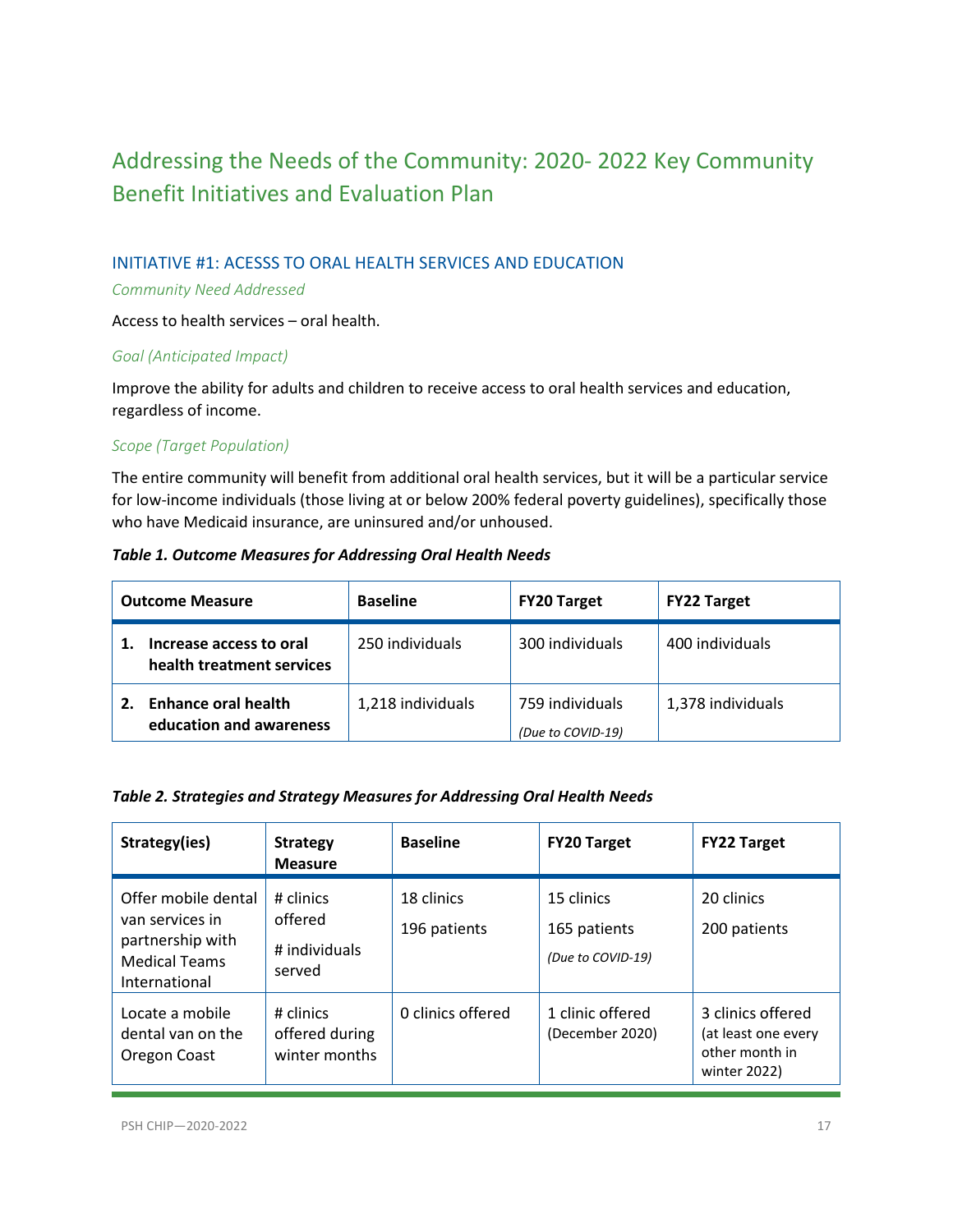| during winter<br>months                                 |                                                         |                                                           |                                                                              |                                                    |
|---------------------------------------------------------|---------------------------------------------------------|-----------------------------------------------------------|------------------------------------------------------------------------------|----------------------------------------------------|
| Provide oral health<br>education and<br>screenings in   | # students<br>educated<br># students                    | 1,134 students<br>educated<br>646 students                | 670 students<br>educated<br>477 students                                     | 1,300 students<br>educated<br>660-765 students     |
| classrooms with<br>Providence Healthy<br>Smiles program | screened                                                | screened<br>(Based on 2018-2019)<br>academic school year) | screened<br>(For 2019-2020<br>academic school year,<br>impacted by COVID-19) | screened<br>(Based on pre-COVID-<br>19 operations) |
| Increase dental<br>access for people<br>with Medicaid   | # dental<br>providers who<br>take Medicaid<br>insurance | 1 dental provider                                         | 2 dental providers                                                           | 3 dental providers                                 |

#### *Evidence Based Sources*

<https://www.orohc.org/early-childhood> [Oral Health Integration in Oregon: Environmental scan and recommendations](https://static1.squarespace.com/static/554bd5a0e4b06ed592559a39/t/58e80478414fb5fb3ee50499/1491600521021/Oral+Health+Integration+in+Oregon-+Environmental+Scan+and+Recommendations.pdf) Oral Health Toolkit: Resources for supporting oral health integration in Oregon [Oregon Health Authority Oral Health Roadmap](https://www.orohc.org/s/Oregon-Health-Authority-Oral-Health-Roadmap.pdf) [The Impact of Dental Integration in Oregon's Medicaid Program](https://static1.squarespace.com/static/554bd5a0e4b06ed592559a39/t/58e8059d6b8f5b9375c50000/1491600802050/Impact+of+Dental+Integration+in+Oregon+Medicaid.pdf)  [Taking a Bite Out of Oral Health Inequities](https://static1.squarespace.com/static/554bd5a0e4b06ed592559a39/t/56982f6fc21b861954574765/1452814192725/Taking+a+Bite+Out+of+Oral+Health+Inequities.pdf) [United States Oral Health and Well-Being](https://static1.squarespace.com/static/554bd5a0e4b06ed592559a39/t/576c20ad440243decaa875d9/1466704051215/US-Oral-Health-Well-Being.pdf)

#### *Resource Commitment*

Community benefit investment, dedicated staffing time, printed materials, and in-kind space and electricity to host dental van clinics.

#### *Key Community Partners*

Medical Teams international, Astoria School Districts, Seaside School District, Warrenton-Hammond School District, Knappa School District, Columbia Pacific CCO, Oregon Oral Health Coalition, Oregon Health Authority, Clatsop County Health Department, Clatsop Community Action.

#### <span id="page-17-0"></span>INITIATIVE #2: FOOD SECURITY

#### *Community Need Addressed*

Social determinants of health results from poverty and inequity – food security

#### *Goal (Anticipated Impact)*

Increase food security access by focusing on intersectional initiatives that simultaneously address issues that impact nutritious food access and affordability, as well as combat chronic health conditions like diabetes or obesity among adults and children, as well as mental health conditions like depression and social isolation.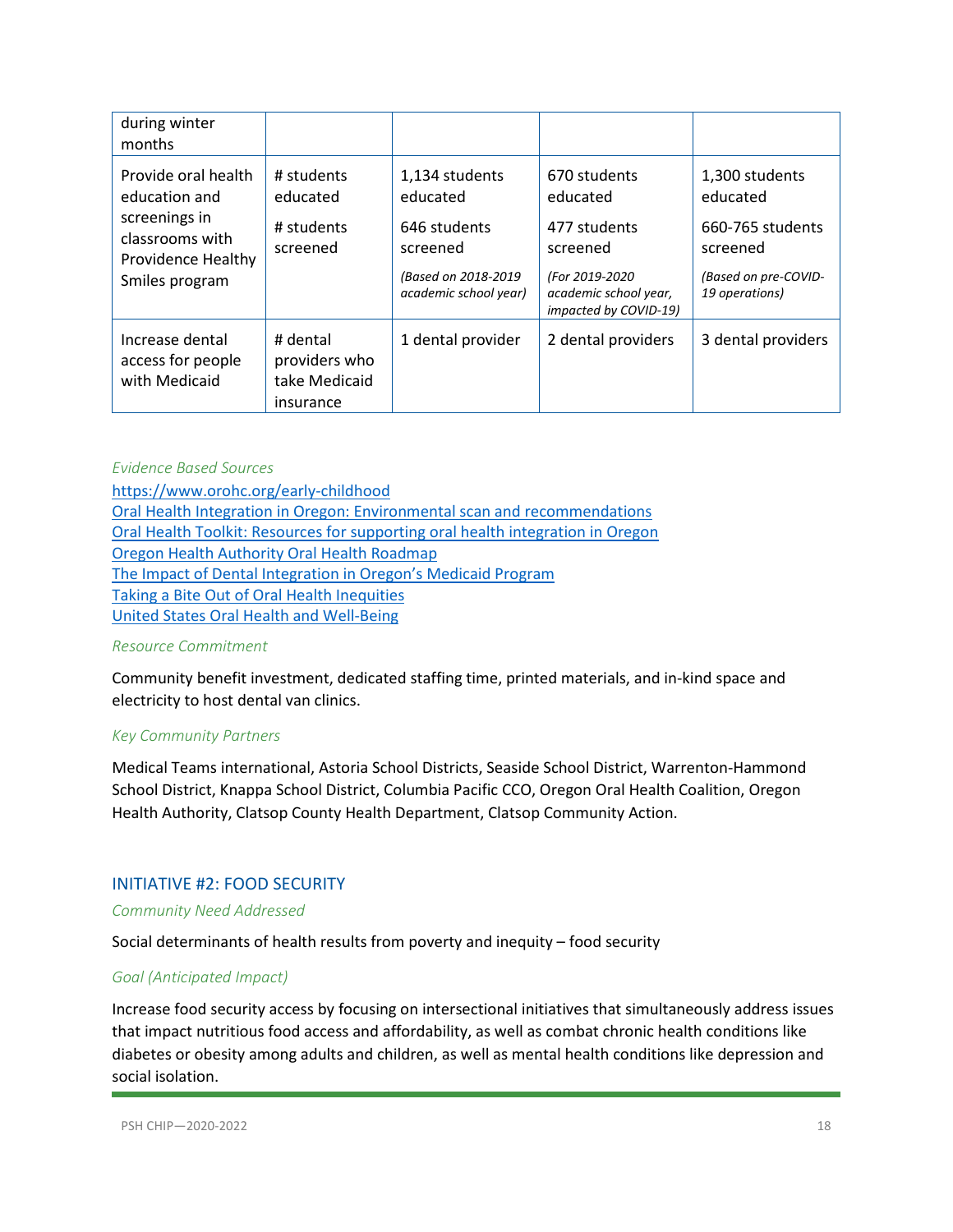#### *Scope (Target Population)*

Increase healthy food access to everyone in the community, with particular initiatives targeted to those disproportionately impacted by food insecurity like low-income individuals and families, youth and children, older adults (especially homebound seniors) and those living with chronic conditions.

| Table 3. Outcome Measures for Addressing Food Security |  |  |  |  |  |  |  |  |  |
|--------------------------------------------------------|--|--|--|--|--|--|--|--|--|
|--------------------------------------------------------|--|--|--|--|--|--|--|--|--|

| <b>Outcome Measure</b>                                                              | <b>Baseline</b>                                                                           | <b>FY20 Target</b>                                          | <b>FY22 Target</b>                |
|-------------------------------------------------------------------------------------|-------------------------------------------------------------------------------------------|-------------------------------------------------------------|-----------------------------------|
| Reduce the number of<br>households who<br>experience food insecurity<br>County-wide | 12.5%<br>(Oregon Hunger Task<br>Force data published in<br>2019 based on 2017<br>figures) | At or below Oregon<br>state level<br>(Considering COVID-19) | At or below Oregon<br>state level |

| Table 4. Strategies and Strategy Measures for Addressing Food Security |  |
|------------------------------------------------------------------------|--|
|------------------------------------------------------------------------|--|

| Strategy(ies)                                                                                                                              | <b>Strategy Measure</b>                       | <b>Baseline</b>                                                    | <b>FY20 Target</b>                                               | <b>FY22 Target</b>                                                                      |
|--------------------------------------------------------------------------------------------------------------------------------------------|-----------------------------------------------|--------------------------------------------------------------------|------------------------------------------------------------------|-----------------------------------------------------------------------------------------|
| Partner with Clatsop<br><b>Community Action</b><br>Regional Food Bank to<br>offer their Food Bank<br>Fresh Mobile Produce<br>Pantry.       | Pounds of food<br>provided<br># people served | 500,113 pounds<br>25,994<br>individuals<br>(9, 524)<br>households) | 5% increase<br>annually                                          | 5% increase<br>annually                                                                 |
| Implement Food<br>Farmacy program                                                                                                          | # individuals<br>served                       | $\Omega$                                                           | 15 served                                                        | <b>TBD</b>                                                                              |
| Explore opportunities to<br>partner with food-<br>focused agencies to<br>support food home<br>delivery initiatives<br>serving older adults | Program<br>implementation<br>landmarks        | <b>Discuss</b><br>opportunities<br>for intervention                | Initiative<br>conversations<br>with food-<br>focused<br>agencies | If deemed<br>feasible, meal<br>delivery<br>occurring with<br>2 food-focused<br>agencies |

#### *Evidence Based Sources*

<https://www.geisinger.org/freshfoodfarmacy/learn-more>

[Food Insecurity and the Role of Hospitals](https://www.aha.org/system/files/hpoe/Reports-HPOE/2017/determinants-health-food-insecurity-role-of-hospitals.pdf)

[Food Insecurity and Health: Overcoming Food Insecurity Through Healthcare-Based Interventions](https://store.qualityforum.org/products/food-insecurity-and-health-overcoming-food-insecurity-through-healthcare-based-interventions) <https://www.feedingamerica.org/hunger-in-america>

[Food Insecurity Is Associated with Chronic Disease among Low-Income NHANES Participants](https://www.ncbi.nlm.nih.gov/pmc/articles/PMC2806885/)

Food Resource & Action Center - [The Impact of Poverty, Food Insecurity, and Poor Nutrition on Health](https://frac.org/wp-content/uploads/hunger-health-impact-poverty-food-insecurity-health-well-being.pdf)  [and Well-Being](https://frac.org/wp-content/uploads/hunger-health-impact-poverty-food-insecurity-health-well-being.pdf)

[What are the Connections Between Food Insecurity and Health?](https://hungerandhealth.feedingamerica.org/understand-food-insecurity/hunger-health-101/)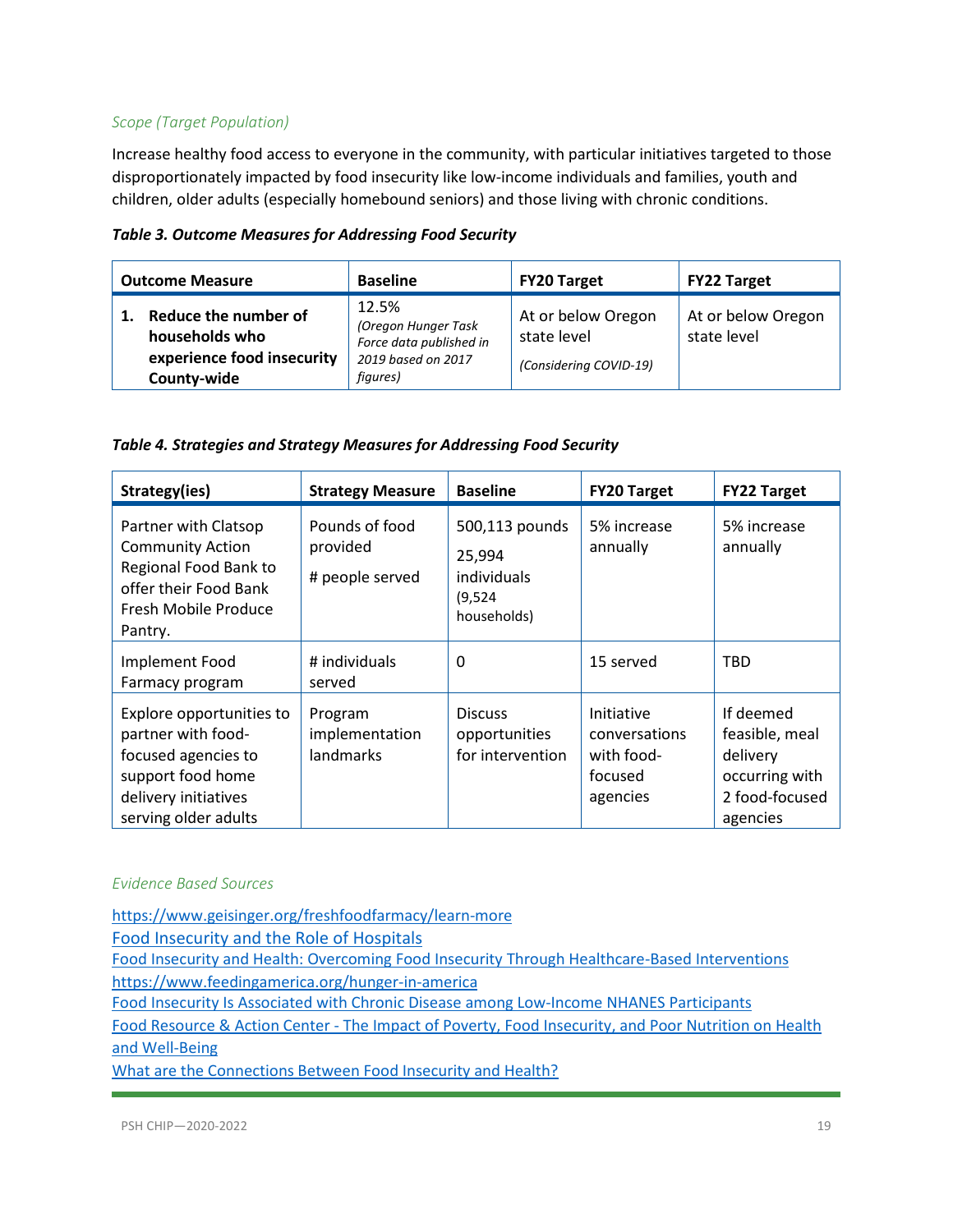#### *Resource Commitment*

Grant funding and staff time.

#### *Key Community Partners*

Clatsop Community Action, Columbia Pacific CCO, North Coast Food Web.

#### <span id="page-19-0"></span>INITIATIVE #3: SOCIAL DETERMINANTS OF HEALTH - TRANSPORTATION

#### *Community Need Addressed*

Social determinants of health resulting from poverty and inequity – transportation

#### *Goal (Anticipated Impact)*

Offer transportation to vulnerable populations to increase accessibility to essential services like medical appointments and food (grocery stores and food bank visits).

#### *Scope (Target Population)*

People with transportation barriers to essential services, particularly low-income individuals and families and older adults.

#### *Table 5. Outcome Measures for Addressing Transportation Needs*

| <b>Outcome Measure</b> | <b>Baseline</b> | FY20 Target                 | <b>FY22 Target</b> |
|------------------------|-----------------|-----------------------------|--------------------|
| Improve access to      | 128 households  | <sup>1</sup> 139 households | 154 households     |
| transportation         | served          | served                      | served             |

#### *Table 6. Strategies and Strategy Measures for Addressing Transportation Needs*

| Strategy(ies)                                                                                      | <b>Strategy Measure</b>           | <b>Baseline</b>                                  | <b>FY20 Target</b>                                                              | <b>FY22 Target</b>                               |
|----------------------------------------------------------------------------------------------------|-----------------------------------|--------------------------------------------------|---------------------------------------------------------------------------------|--------------------------------------------------|
| Provide rides with<br>Providence<br>Community<br>Connections program                               | # rides offered<br># miles driven | 1,798 rides<br>offered<br>71,167 miles<br>driven | 1,446 rides<br>(Due to COVID-19)<br>56,466 miles<br>driven<br>(Due to COVID-19) | 2,000 rides<br>offered<br>78,000 miles<br>driven |
| Connect with<br>transportation<br>services through the<br><b>Community Resource</b><br><b>Desk</b> | # service referrals               | 146 service<br>referrals                         | 156 service<br>referrals                                                        | 172 service<br>referrals                         |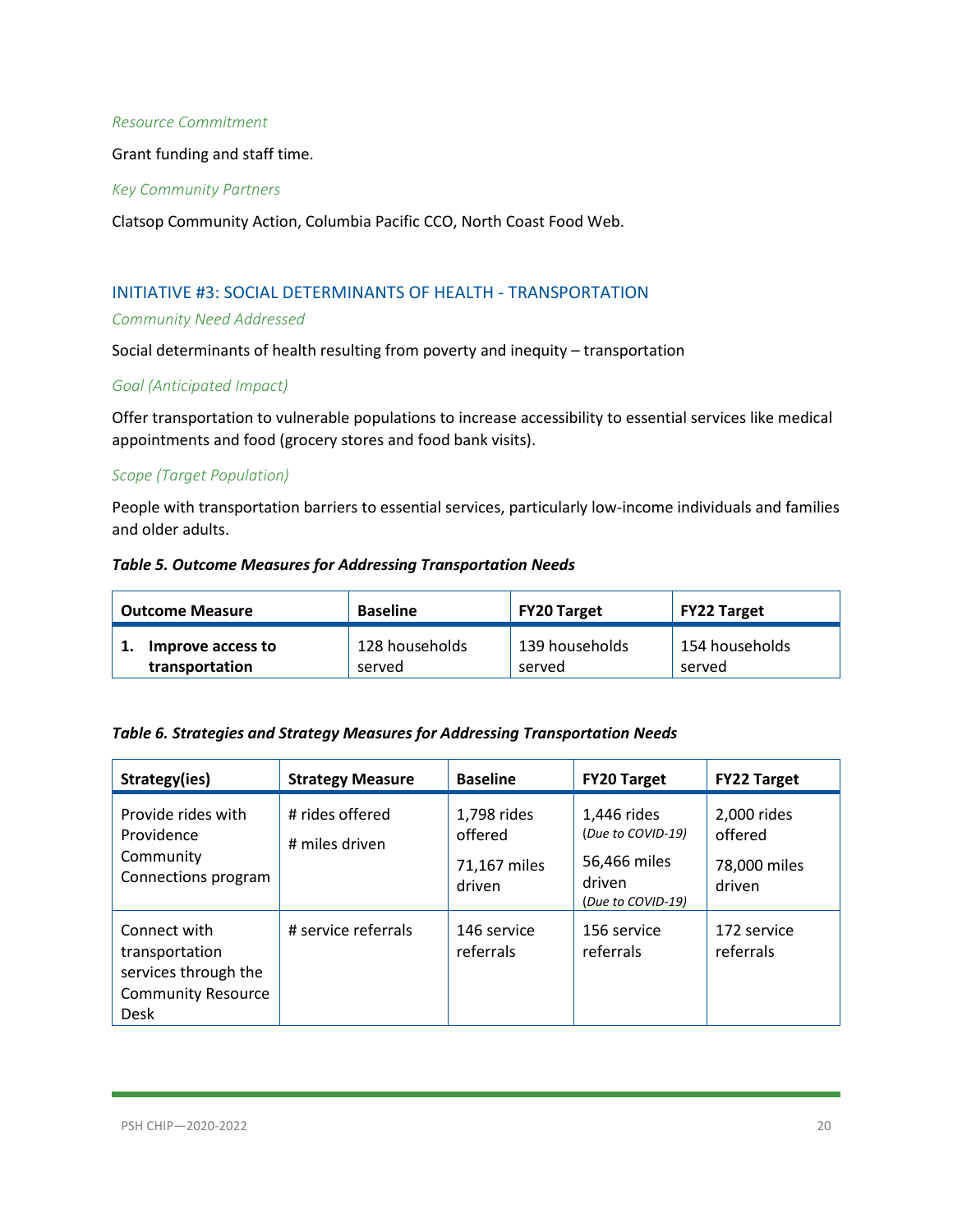#### *Evidence Based Sources*

[Transportation and the Role of Hospitals](http://www.hpoe.org/Reports-HPOE/2017/sdoh-transportation-role-of-hospitals.pdf) [Impact of Transportation Interventions on Health Care Outcomes: A Systematic Review](https://www.ncbi.nlm.nih.gov/pubmed/31985588) [Humana Transportation Issue Brief](https://populationhealth.humana.com/wp-content/uploads/2019/08/BG_Transportation-Issue-Brief_1Q2019_EXTERNAL.pdf) [Transportation to Support Rural Healthcare](https://www.ruralhealthinfo.org/topics/transportation) [Can Subsidized Transportation Options Slow Diabetes Progression?](http://systemsforaction.org/projects/can-subsidized-transportation-options-slow-diabetes-progression/meetings/webinar-can-subsidized-transportation-options-slow-diabetes-progression) [Traveling Towards Disease: Transportation Barriers to Health Care Access](https://www.ncbi.nlm.nih.gov/pmc/articles/PMC4265215/) [The transportation prescription: bold new ideas for healthy equitable transportation reform in America](http://www.convergencepartnership.org/atf/cf/%7B245a9b44-6ded-4abd-a392-ae583809e350%7D/TRANSPORTATIONRX.PDF) <https://www.apha.org/topics-and-issues/transportation>

#### *Resource Commitment*

Financial and staffing contributions

*Key Community Partners*

Clatsop Community Action

#### <span id="page-20-0"></span>INITIATIVE #4: CULTURALLY RESPONSIVE SUPPORTIVE SERVICES

#### *Community Need Addressed*

While the largest proportion of Clatsop County residents identify as white and non-Hispanic, the Latinx community represents the second most populous group, and the largest community of color, representing 8.3 percent of the County's population. However, there is limited culturally responsive services and service navigation in the community.

#### *Goal (Anticipated Impact)*

Improve culturally responsive navigation services available to communities of color living in Clatsop County.

#### *Scope (Target Population)*

Communities of color living in Clatsop County, particularly the Latinx community.

#### *Table 7. Outcome Measures for Addressing Culturally Responsive Supportive Services*

| <b>Outcome Measure</b>                                                                         | <b>Baseline</b> | <b>FY20 Target</b> | <b>FY22 Target</b> |
|------------------------------------------------------------------------------------------------|-----------------|--------------------|--------------------|
| Increase access to<br>bilingual and bicultural<br>culturally responsive<br>navigation services | 1:233 ratio     | $1:194$ ratio      | $1:140$ ratio      |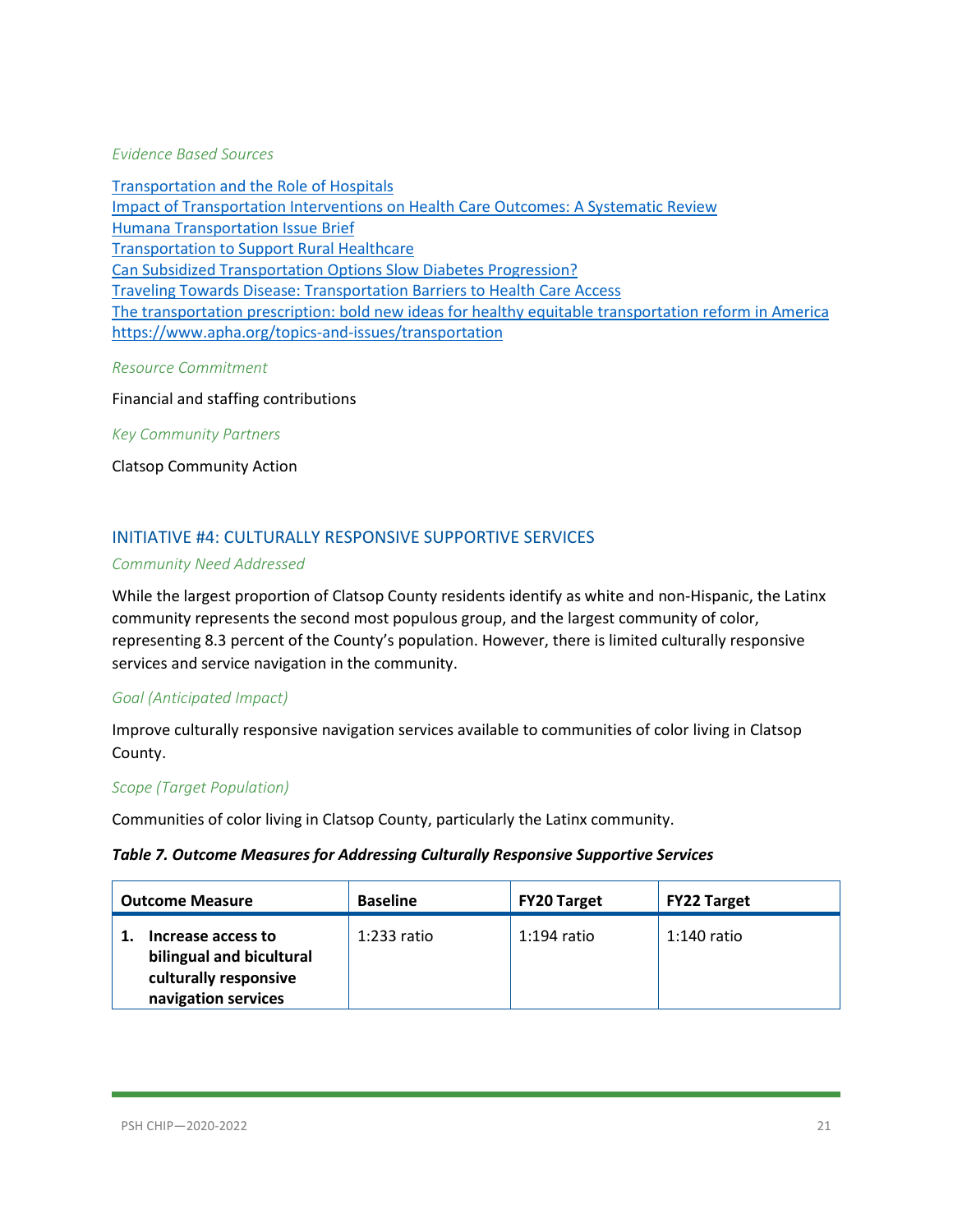| Strategy(ies)                                                                                                                      | <b>Strategy Measure</b>                                                                                                             | <b>Baseline</b>                                                                              | <b>FY20 Target</b>                                                        | <b>FY22 Target</b>                            |
|------------------------------------------------------------------------------------------------------------------------------------|-------------------------------------------------------------------------------------------------------------------------------------|----------------------------------------------------------------------------------------------|---------------------------------------------------------------------------|-----------------------------------------------|
| Support community<br>based organizations<br>offering culturally<br>responsive services                                             | # agencies who offer<br>bilingual culturally<br>responsive services                                                                 | 3 agencies                                                                                   | 3 agencies                                                                | 4 agencies                                    |
| Offer bilingual resource<br>navigation via the<br><b>Community Resource</b><br>Desks                                               | # of households who<br>primary language is<br>other than English                                                                    | 25%<br>households                                                                            | 27%<br>households                                                         | 30%<br>households                             |
| <b>Explore opportunities</b><br>to improve culturally-<br>specific behavioral<br>health services<br>available in Clatsop<br>County | # of trained<br>resources/services<br>available<br>(may include trained<br>traditional health<br>workers and/or mobile<br>services) | 0 trained                                                                                    | 1 trained<br>resource                                                     | 3 trained<br>resources                        |
| Work with state and<br>County public health to<br>improve data collection<br>and reporting to<br>promote health equity             | Availability of<br>reliable data                                                                                                    | Health equity<br>metrics<br>recommended<br>to Oregon<br><b>Health Policy</b><br><b>Board</b> | Collecting and<br>reporting<br>reliable data<br>from metrics<br>statewide | Reliable data<br>available at<br>County level |

*Table 8. Strategies and Strategy Measures for Addressing Culturally Responsive Supportive Services*

*Evidence Based Sources*

[Protocol for Culturally Responsive Organizations](https://www.oregon.gov/ohcs/OSHC/docs/HSC-2016/030416_HSC_LIFT_CARE-report.pdf)

[https://lulac.org/programs/health/health\\_disparities/](https://lulac.org/programs/health/health_disparities/)

<https://orlhc.org/>

[Community Interventions to Promote Mental Health and Social Equity](https://www.ncbi.nlm.nih.gov/pmc/articles/PMC6440941/)

[Collaborations Bring Emotional Health & Wellbeing Conversations to the Latinx Community](https://www.nwrpca.org/news/494054/Collaborations-Bring-Emotional-Health--Wellbeing-Conversations-to-the-Latinx-Community.htm)

Mobilizing [Community Health Workers to Address Mental Health Disparities for Underserved](https://www.ncbi.nlm.nih.gov/pmc/articles/PMC5803443/) 

[Populations: A Systematic Review](https://www.ncbi.nlm.nih.gov/pmc/articles/PMC5803443/)

[Using Traditional or Community Health Workers to Support Community-Clinical Partnerships and Patient](https://healthinsight.org/tools-and-resources/send/342-community-health-workers-for-community-clinical-partnerships-and-patient-engagement-july-19-2017/1144-using-traditional-or-community-health-workers-to-support-community-clinical-partnerships-and-patient-engagement-presentation-slides)  **[Engagement](https://healthinsight.org/tools-and-resources/send/342-community-health-workers-for-community-clinical-partnerships-and-patient-engagement-july-19-2017/1144-using-traditional-or-community-health-workers-to-support-community-clinical-partnerships-and-patient-engagement-presentation-slides)** 

[Why being bilingual isn't enough to be a translator or interpreter](https://www.altalang.com/beyond-words/why-being-bilingual-isnt-enough-to-be-a-translator-or-interpreter/)

#### *Resource Commitment*

Community benefit investments, in-kind space, technology and materials provided.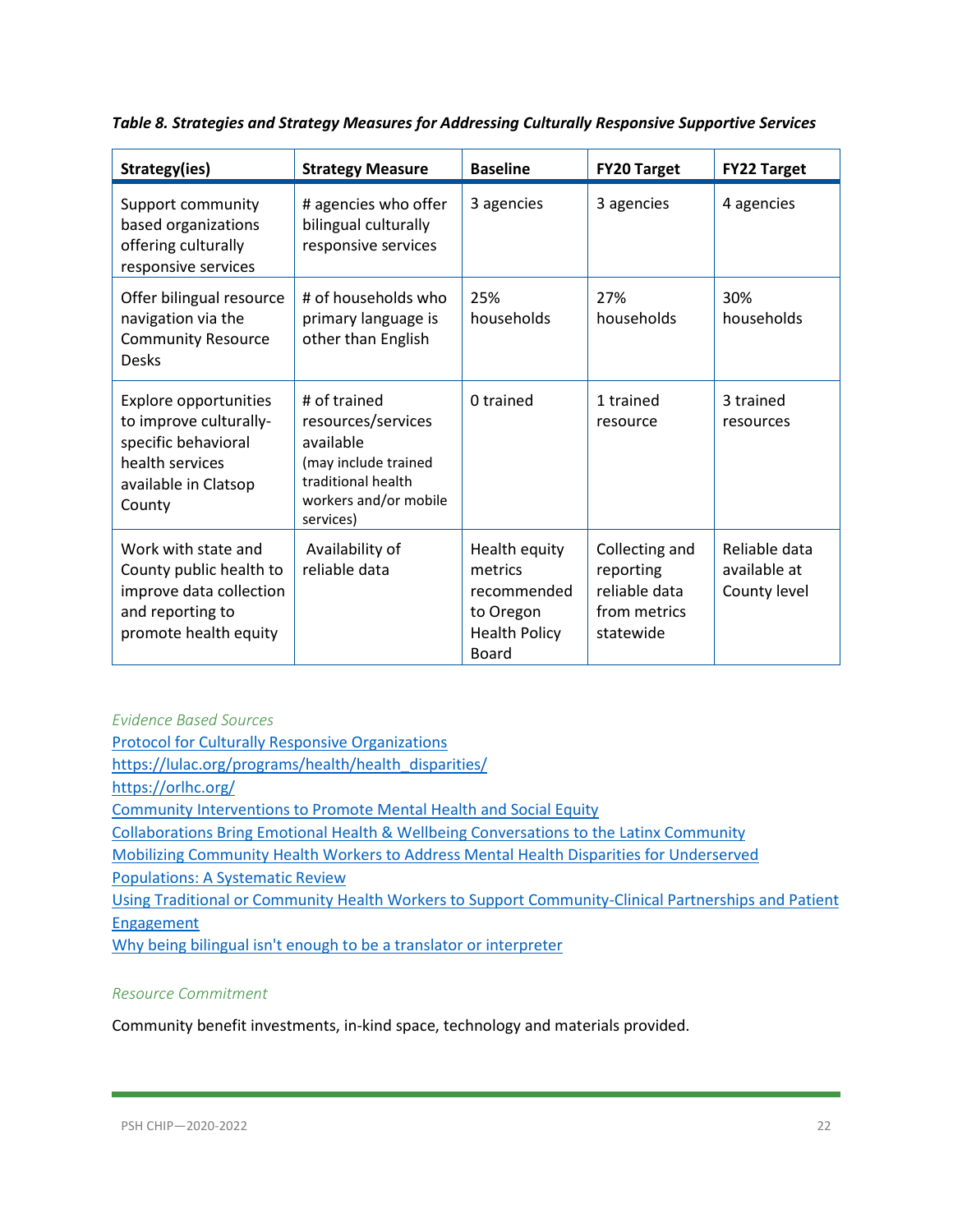#### *Key Community Partners*

Clatsop Community Action, Lower Columbia Hispanic Council, The Harbor, Pacific University School of Psychology, Oregon Community Health Workers Association, Columbia Pacific CCO.

# <span id="page-22-0"></span>Other Community Benefit Programs and Evaluation Plan

|  |  |  |  |  |  | Table 9. Other Community Benefit Programs in Response to Community Needs |  |
|--|--|--|--|--|--|--------------------------------------------------------------------------|--|
|--|--|--|--|--|--|--------------------------------------------------------------------------|--|

| <b>Initiative (Community</b><br><b>Need Addressed)</b> |                                            | <b>Program Name</b>                                | <b>Description</b>                                                                                                                                                | <b>Target Population</b><br>(Low Income,<br><b>Vulnerable or Broader</b><br>Community)                                                                    |  |
|--------------------------------------------------------|--------------------------------------------|----------------------------------------------------|-------------------------------------------------------------------------------------------------------------------------------------------------------------------|-----------------------------------------------------------------------------------------------------------------------------------------------------------|--|
| 1.                                                     | Access to care                             | <b>Rural Health Walk-in</b><br>Clinics             | Offer primary care<br>access to members of<br>the community                                                                                                       | Entire community, with<br>particular focus on low-<br>income and uninsured                                                                                |  |
| 2.                                                     | Social determinants of<br>health - housing | Community match<br>housing grants                  | Provide community<br>benefit support to<br><b>Clatsop Community</b><br>Action to receive<br>federal HUD grants.                                                   | Low-income individuals<br>and families,<br>specifically chronically<br>houseless families,<br>houseless youth and<br>people fleeing<br>domestic violence. |  |
| 3.                                                     | Chronic conditions -<br>diabetes           | Diabetes education<br>sessions                     | Utilize the skills of<br>the diabetes<br>educator on campus<br>to support those<br>living with diabetes<br>or prediabetes                                         | People living with<br>diabetes or<br>prediabetes                                                                                                          |  |
| 4.                                                     | Social determinants of<br>health - housing | <b>Transitional housing</b><br>operational support | <b>Support Helping</b><br>Hands Re-entry<br>operate their<br>unhoused reentry<br>program, long-term<br>transitional housing<br>and emergency<br>shelter services. | <b>Houseless</b>                                                                                                                                          |  |
| 5.                                                     | Community mental<br>health & well-being    | PeerUP!                                            | <b>Support FosterClub</b><br>to provide weekly<br>peer support<br>sessions to foster<br>resilience and self-<br>determination.                                    | Youth living in Foster<br>Care.                                                                                                                           |  |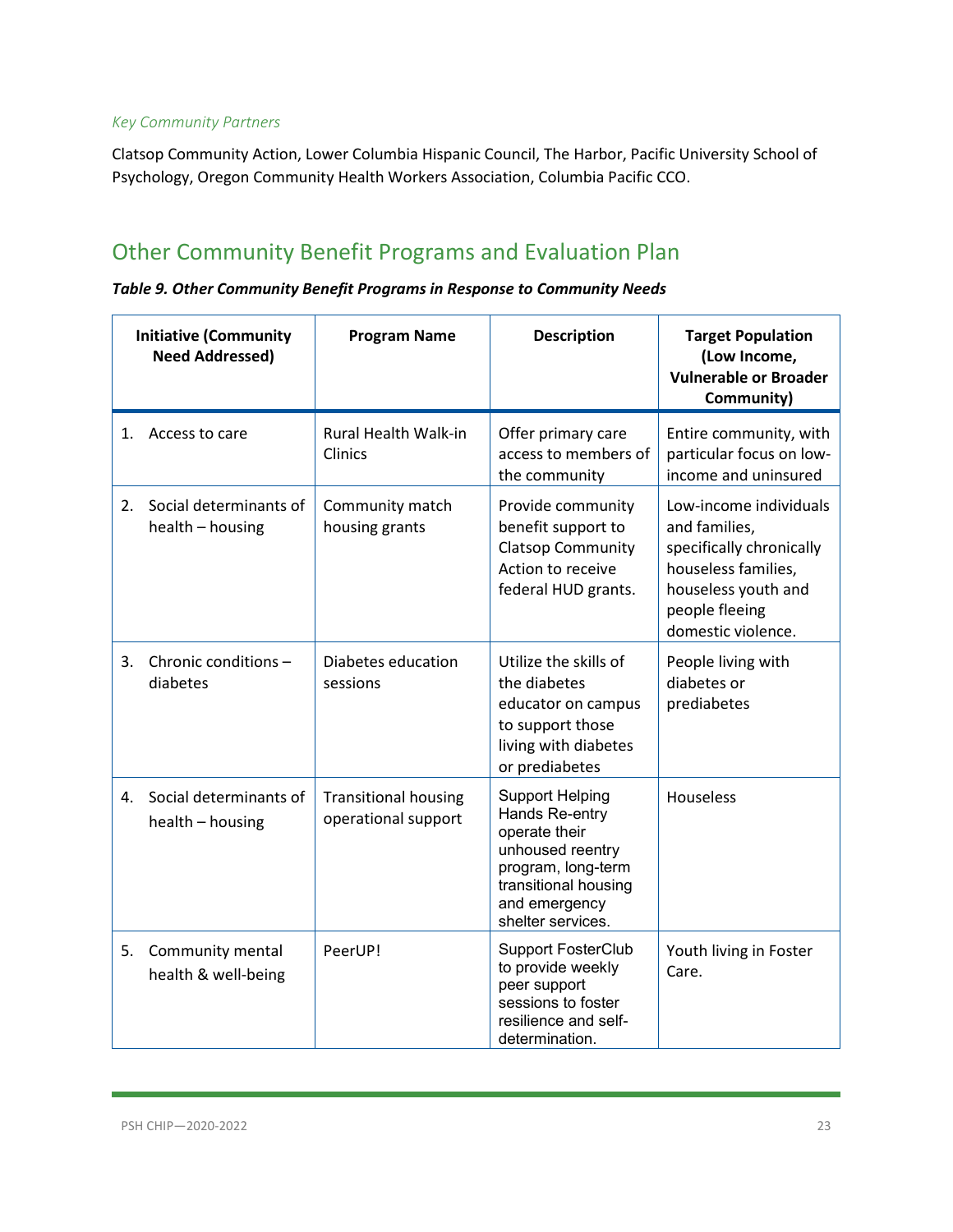| Community mental<br>6.<br>health & well-being | Safe Shelter: Building<br><b>Advanced Services for</b><br>Survivors in Shelter | Support The Harbor<br>operate their shelter<br>for survivors of<br>domestic,<br>interpersonal or<br>sexual violence and<br>their families | Survivors of domestic,<br>interpersonal or sexual<br>violence. People who<br>have experienced<br>trauma (current or<br>past). |
|-----------------------------------------------|--------------------------------------------------------------------------------|-------------------------------------------------------------------------------------------------------------------------------------------|-------------------------------------------------------------------------------------------------------------------------------|
|-----------------------------------------------|--------------------------------------------------------------------------------|-------------------------------------------------------------------------------------------------------------------------------------------|-------------------------------------------------------------------------------------------------------------------------------|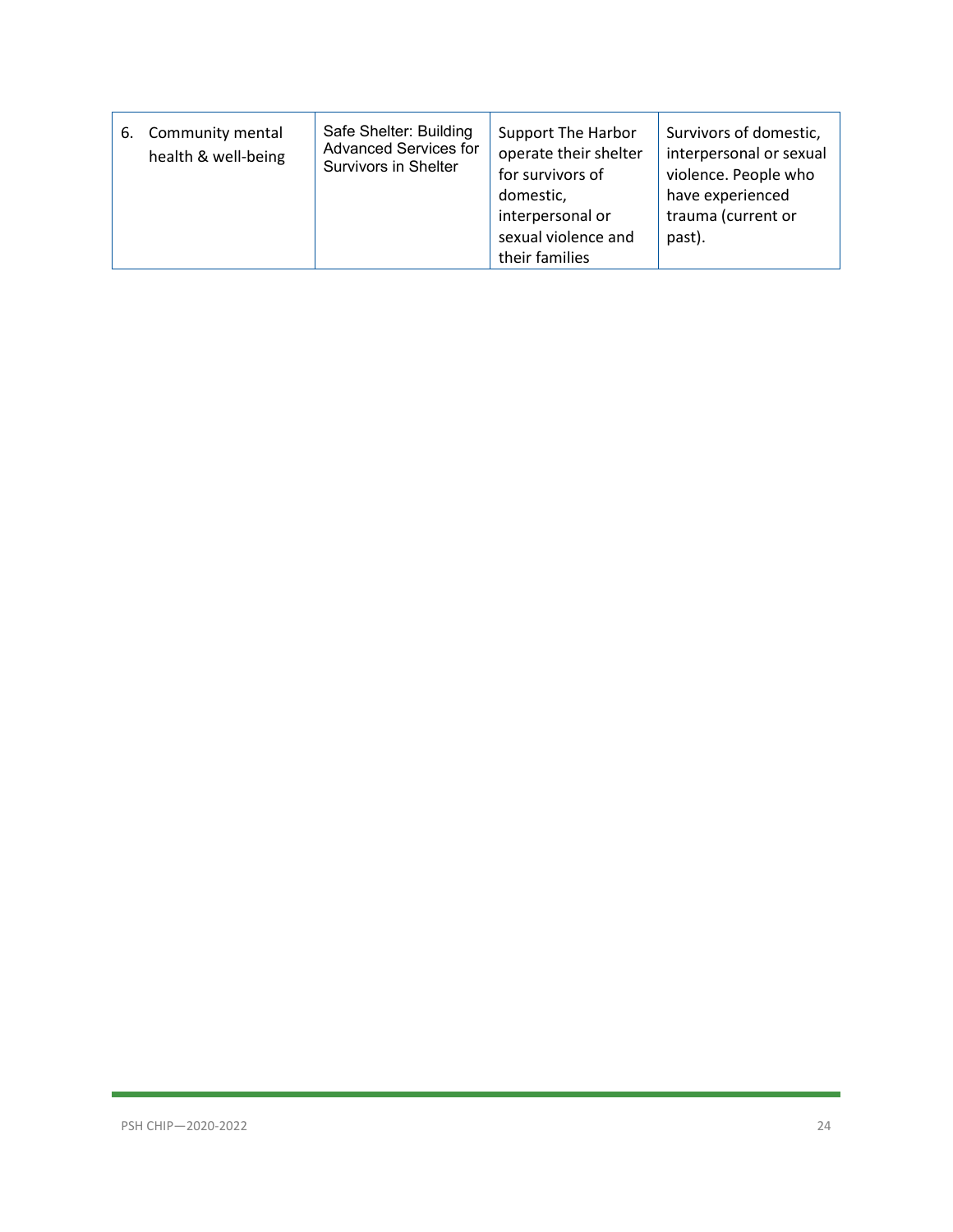# **2020-2022 CHIP GOVERNANCE APPROVAL**

This Community Health Improvement Plan was adopted by the Service Area Advisory Council of the hospital on April 29, 2020. The final report was made widely available<sup>1</sup> by May 15, 2020.

Ben

*L/j&;jz.oio*  Date

Donald Lemmon Chief Executive, Providence Seaside Hospital

iñ Vana

Lisa Vance Chief Executive, Oregon Region

anne Warn

Joanne Warner Chair, Oregon Community Ministry Boards

Joel Gilbertson Senior Vice President, Community Partnerships Providence St. Joseph Health

#### **CHNA/CHIP Contact:**

Joseph lchter, DrPH, Director Community Health Investment Providence Health & Services 4400 NE Halsey St Portland, OR 97213 Joseph.lchter@providence.org

To request a copy free of charge, provide comments, or view electronic copies of current and previous Community Health Improvement Plans please email CommunityBenefit@providence.org.

Date May 8, 2020

May 8, 2020

Date

May 11, 2020

Date

 $1$  Per § 1.501(r)-3 IRS Requirements, posted on hospital website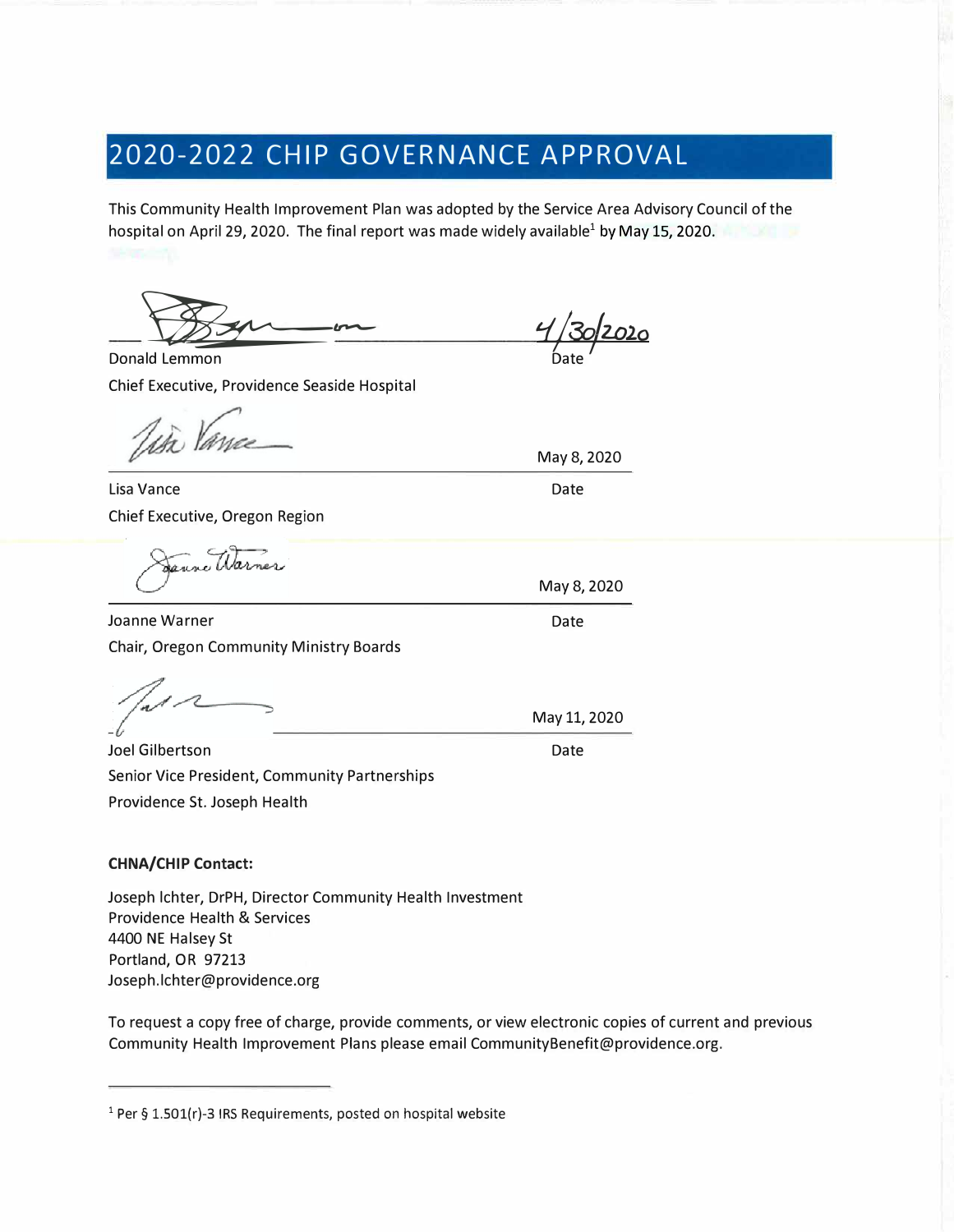# <span id="page-25-0"></span>APPENDICES

## <span id="page-25-1"></span>Appendix 1: Definition of Terms

**Community Benefit:** An initiative, program or activity that provides treatment or promotes health and healing as a response to identified community needs and meets at least one of the following community benefit objectives:

- a. Improves access to health services;
- b. Enhances public health;
- c. Advances increased general knowledge; and/or
- d. Relieves government burden to improve health.

Community benefit includes services to persons living in poverty, persons who are vulnerable, and the broader community.

To be reported as a community benefit initiative or program, community need must be demonstrated. Community need can be demonstrated through the following:

- a. Community health needs assessment developed by the ministry or in partnership with other community organizations;
- b. Documentation that demonstrates community need and/or a request from a public agency or community group was the basis for initiating or continuing the activity or program; or
- c. The involvement of unrelated, collaborative tax-exempt or government organizations as partners in the community benefit initiative or program.

**Health Equity:** Healthy People 2020 defines *health equity* as the "attainment of the highest level of health for all people. Achieving health equity requires valuing everyone equally with focused and ongoing societal efforts to address avoidable inequalities, historical and contemporary injustices, and the elimination of health and health care disparities."

**Social Determinants of Health:** Powerful, complex relationships exist between health and biology, genetics, and individual behavior, and between health and health services, socioeconomic status, the physical environment, discrimination, racism, literacy levels, and legislative policies. These factors, which influence an individual's or population's health, are known as *determinants of health*. *Social determinants of health* are conditions in the environment in which people are born, live, learn, work, play, worship, and age that affect a wide range of health, functioning, and quality-of-life outcomes and risks.